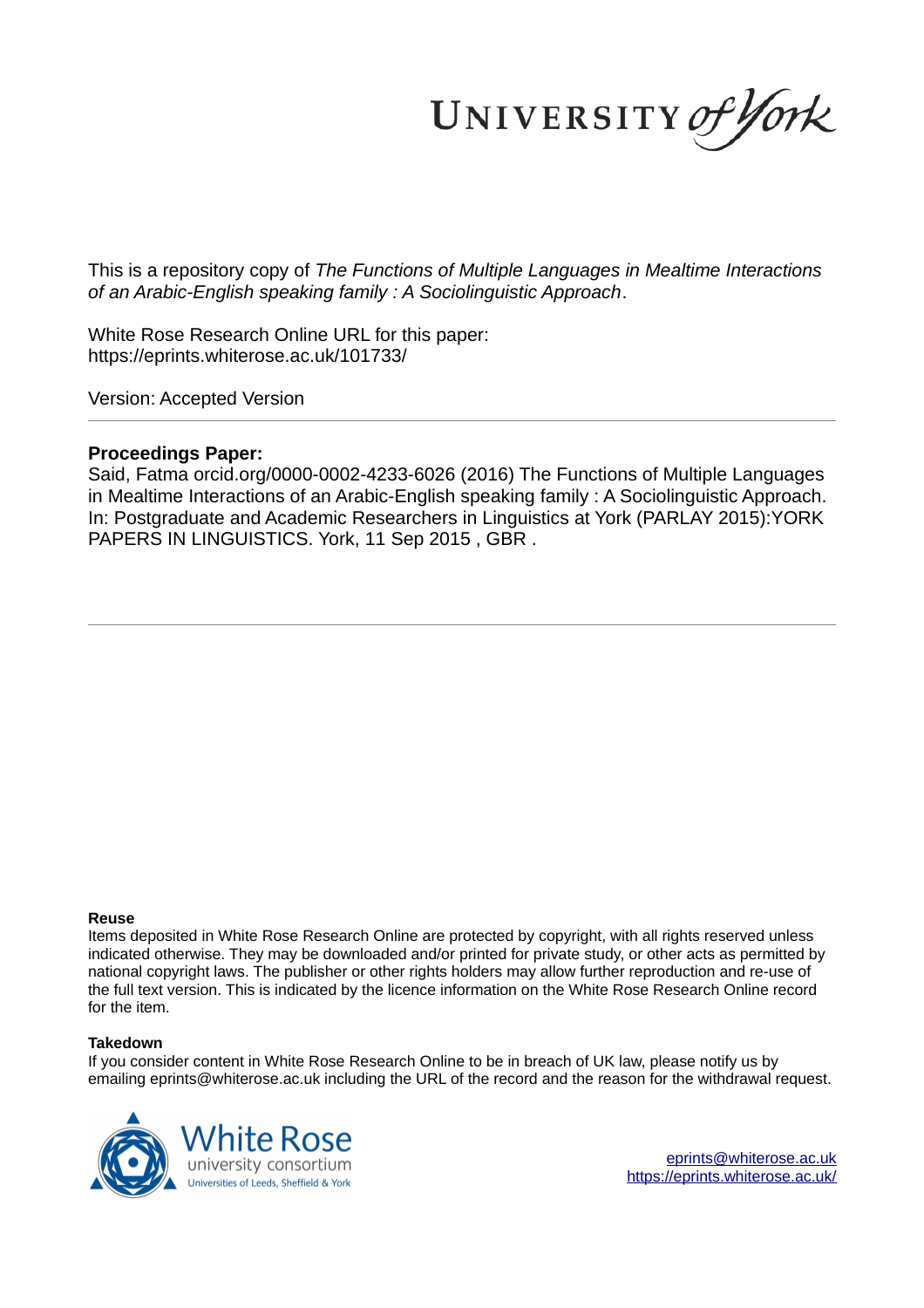## THE FUNCTIONS OF MULTIPLE LANGUAGES IN MEALTIME INTERACTIONSOF AN ARABIC-ENGLISH SPEAKING FAMILY: A SOCIOLINGUISTIC APPROACH

#### FATMA SAID

University of York

#### *Abstract*

This paper discusses the ways in which members of an Arabic-English speaking family use their languages for a variety of social roles and functions during their joint mealtime conversations. The data was collected over a period of eight months, and subsequently analysed from an interactional sociolinguistic standpoint. The findings indicate that the use and switch between Arabic and English serve to assist parents in socialising their children into specific desired social practices and understandings, in allowing them to reinforce their identities as socialisers, as well as a way for them to communicate emotion to their children. These languages equally serve to assist the children to reinforce their constantly changing identities, to form a connection with their parents, and importantly as a symbolic tool through which they take up their agency in the process of socialisation. The findings also suggest that the constant use of both languages in this everyday mundane activity of joint mealtimes plays an integral role in maintaining the Arabic language as the family's home or minority language (Said & Zhu Hua, in press, De Houwer, 2015).

#### *1. Introduction*

This paper is based on a sociolinguistic study, which explored language use of a multilingual Arabic-English speaking family in London. It focuses on the mealtime routines and interactions that the family engage in, and seeks to understand what roles and functions, if any, the family's languages take on. The study is framed and approached from the premise of multilingualism in the family; and the data is analysed from an interactional sociolinguistic perspective in order to fully appreciate the nature and underlying factors surrounding the face-to-face nature of these mealtime interactions. Highlighting this angle is crucial because family multilingualism is distinct from multilingualism in the wider community in that the efforts and responsibility to learn, use, and maintain the (minority) language(s) fall on the family alone and not on society (Fishman, 2013, King and Fogle, 2013, King et al., 2008, Lanza, 2007, Said and Zhu Hua, in press). There is, in many cases as in this, no societal support for the language spoken at home, hence studying how a family uses and manages their languages underlines the factors, influences and dynamics of how multilingual children learn, use, lose, and prefer to use (or not use) their languages within the home and family environment (Mäntylä et al., 2009).

The analyses of these mealtime events address two main points in this paper: (1) the role choice of language plays during interaction, and (2) the ways in which such choice(s) and exploitation(s) of the symbolisms of the family's languages (Arabic and English) become meaningful during interaction. The combination of these two points better illustrates the role

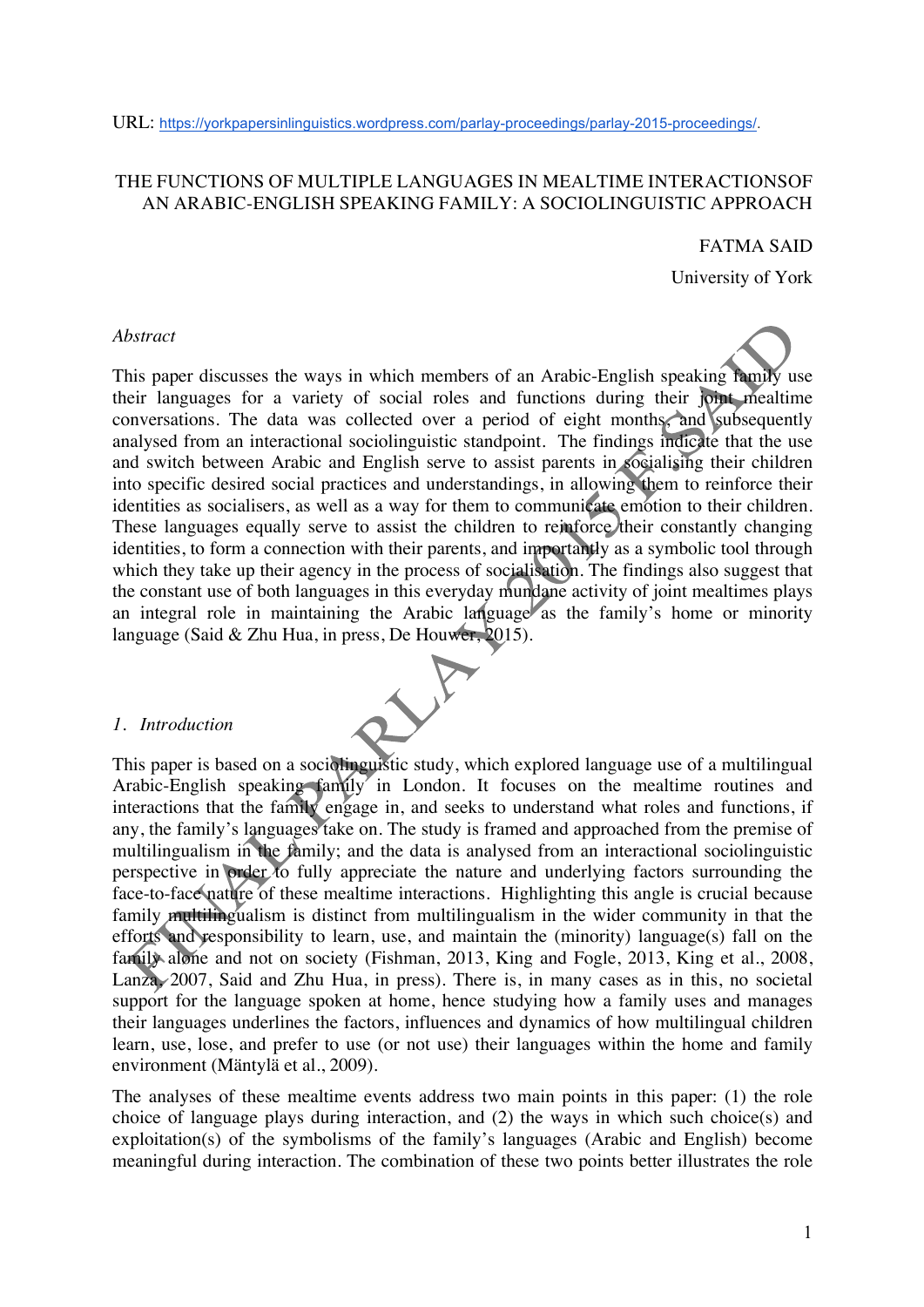multiple languages play in the life of this multilingual family and brings to the fore issues of identity manifestation, agency, and the maintenance of a minority language.

## *2. Multilingualism in the family*

Multilingualism here is understood to "refer to the routine use of two or more languages in a community" (Romaine, 1994: 465) or in this case within a family. Multilingualism in general has recently received much attention because it is more common now that children grow up in homes where two or more languages are spoken due to an increase in ethnically mixed families or migration. This means that children are exposed to these languages often acquiring these as first, second or third languages. What is still unclear however is how children learn and use these languages within their homes and the social issues that affect or promote their language use and development. (De Houwer & Bornstein, 2015, Zhu Hua & Li Wei, 2016).

In line with Mäntyla et al (2004: 71) the family is viewed as "a system with family- internal and family-external connections in which linguistic resources, that is, different languages, provide different affordances and carry different meanings and ideologies". It means therefore that each family is unique and has its own manner of behaving, distinct from other families. For this reason the findings from the data on this family cannot be generalised to other multilingual families, rather the data offers a window into how language takes on different roles and functions among multilingual speakers. More comparative research would need to be conducted in order to make firm generalisations about the linguistic behaviour of multilingual families.

The family in and of itself constitutes an important sociolinguistic environment through which children first acquire language and subsequently learn how to use it (Lanza, 2007). It is also the family that is the deciding catalyst in the preservation of minority languages, and plays a central role in the maintenance, shift or eventual loss of the language (Fishman, 1991, Romaine, 1994).

Studies that have investigated multilingualism within the family have traditionally done so from two main standpoints. First, the linguistic perspective in which bilingual children's development of phonology, morphology, and syntax are the focus of study, and the results are traditionally obtained through data on children's speech (during activities) or cognitive tasks. And second, the sociolinguistic standpoint which is interested in the multilingual development and/or use of languages in children and looks at factors that promote or discourage multilingual language use or development (through interviews, observations and questionnaires). This sociolinguistic outlook, which this paper adopts, views the use of more than one language among multilinguals as a natural habit and the alternation between languages as an asset of speaking more than one language. Conteh and Meier (2014: 3) note that in general the approach to multilingualism has "shifted from the native speaker or deficit view to the bilingual or asset view". Uniquely however this paper uses naturally occurring data as a means through which to measure children's use of more than one language (see 3.2 below for more details).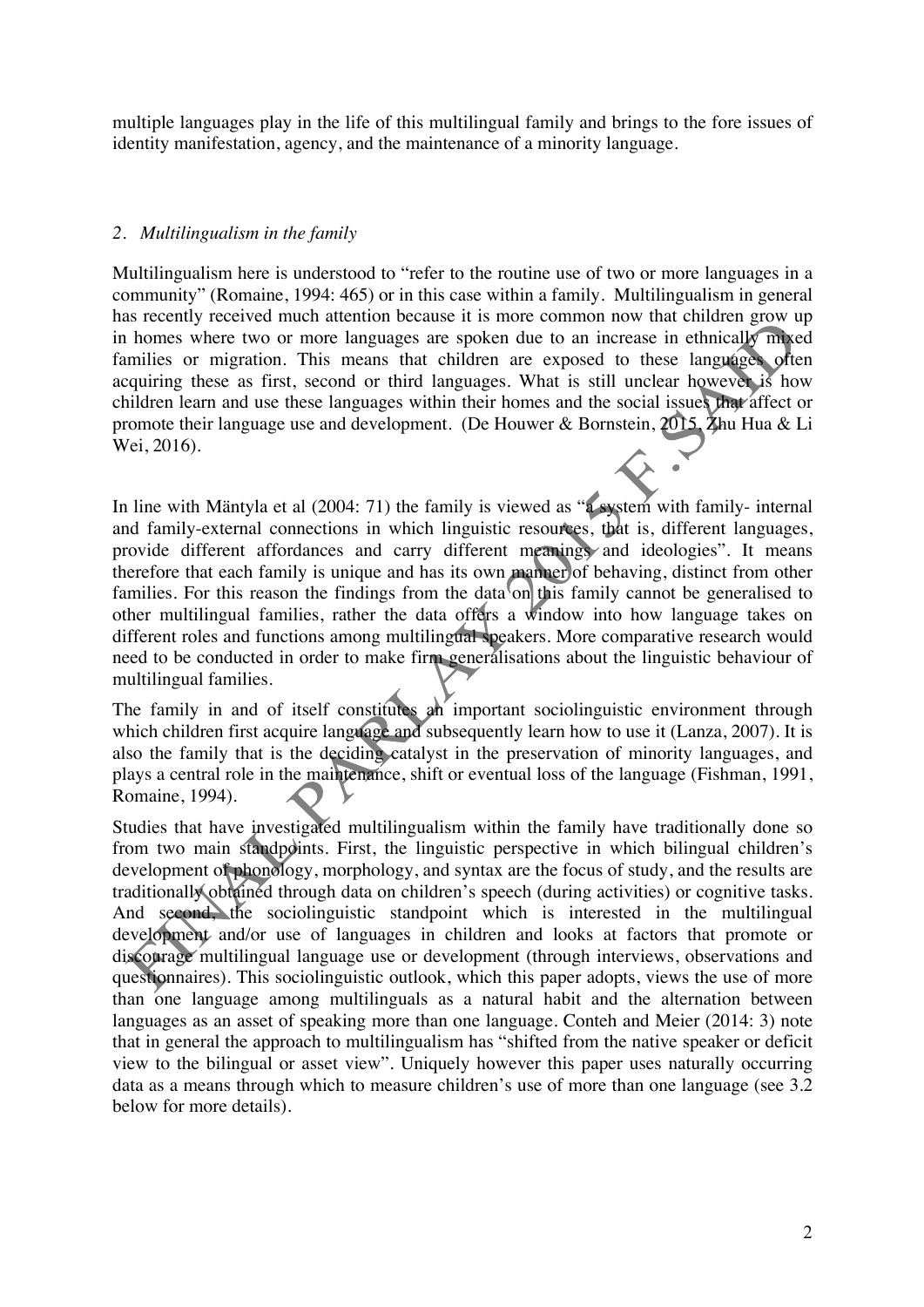## *2.1 Code-switching*

As pointed out in the introduction, the first aim of the analyses was to understand the role choice of language played during interaction and because the family under study were speakers of more than one language, code-switching was expected to take place. Codeswitching (hereafter CS) is defined as "the alteration between two or more languages in a single utterance" (Auer, 2002), and can take place in a single sentence (intra-sententially) or across sentences (inter-sententially, see Auer, 2002). From a sociolinguistic perspective it is seen to serve many purposes and assist speakers to accomplish certain social actions. Social action is the view that language itself is a form of action through which social relationships; ideologies, identities, hierarchies and cultural norms are established (Heller, 1988, Zhu Hua, 2008). It follows then that the switch between languages, may in some instances, index or signal other meanings the speaker wishes to share with others.

The view adopted here (like that of Auer and others interested in the interactional function of CS), sees the act of code-switching as locally negotiated and relevant to the interaction taking place between the speakers. It does not attribute the switch between for example Arabic and English as a representation of larger sociocultural meanings associated with speakers of Arabic or English. Rather, as the analysis will shortly illustrate, the switches reflect the current social needs, topic of discussion and goals of the speaker. This does not mean that one cannot interpret switches to refer to larger social meanings or indexicalities (see below in 2.2 a discussion on indexicality) such as emotion or related cultural norms (Auer, 1984). It simply means that without more information it would be difficult for the research to draw firm conclusions about the macro meanings of the switches.

Speakers switch from one language to another for many reasons it may be to index a particular identity or meaning (Auer, 1995b, De Fina, 2007), to manage a topic of conversation better (Gumperz, 1992), to frame a narrative in a specific way, whereby particular aspects of the narrative are emphasised for meaning or effect (Milroy and Muysken, 1995, Shin and Milroy, 2000, Wei and Milroy, 1995). It may also be to show solidarity (ethnic or otherwise) with a fellow speaker (Joseph, 2004, Le Page and Tabouret-Keller, 1984, Norton, 2000, Rampton, 2010, Said, 2008).

In order to avoid an essentialist account of identity this paper adopts a viewpoint that a person can posses multiple and complex identities that are always in flux and that constantly change. Hence, by definition identity is,

a relational and sociocultural phenomenon that emerges and circulates in local discourse contexts of interaction rather than as a stable structure located primarily in the individual psyche or in fixed social categories. (HALL & BUCHOLTZ 1995: 585- 586)

Therefore, language is the cornerstone of identity (Edwards, 2009, Joseph, 2004, Bakhtin, 1981) and becomes inextricably tied to issues of identity,

Through language choice, we…construct and define "self" and "other" within a broader political economy and historical context. So, the issue of language use that linguists and psychologists are concerned with becomes an issue of identity and identification for the sociolinguist. (2010:13).

 Joseph (2004) emphasises that language and identity are inseparable and that language is a powerful apparatus endowing the speaker with the ability of to manipulate words and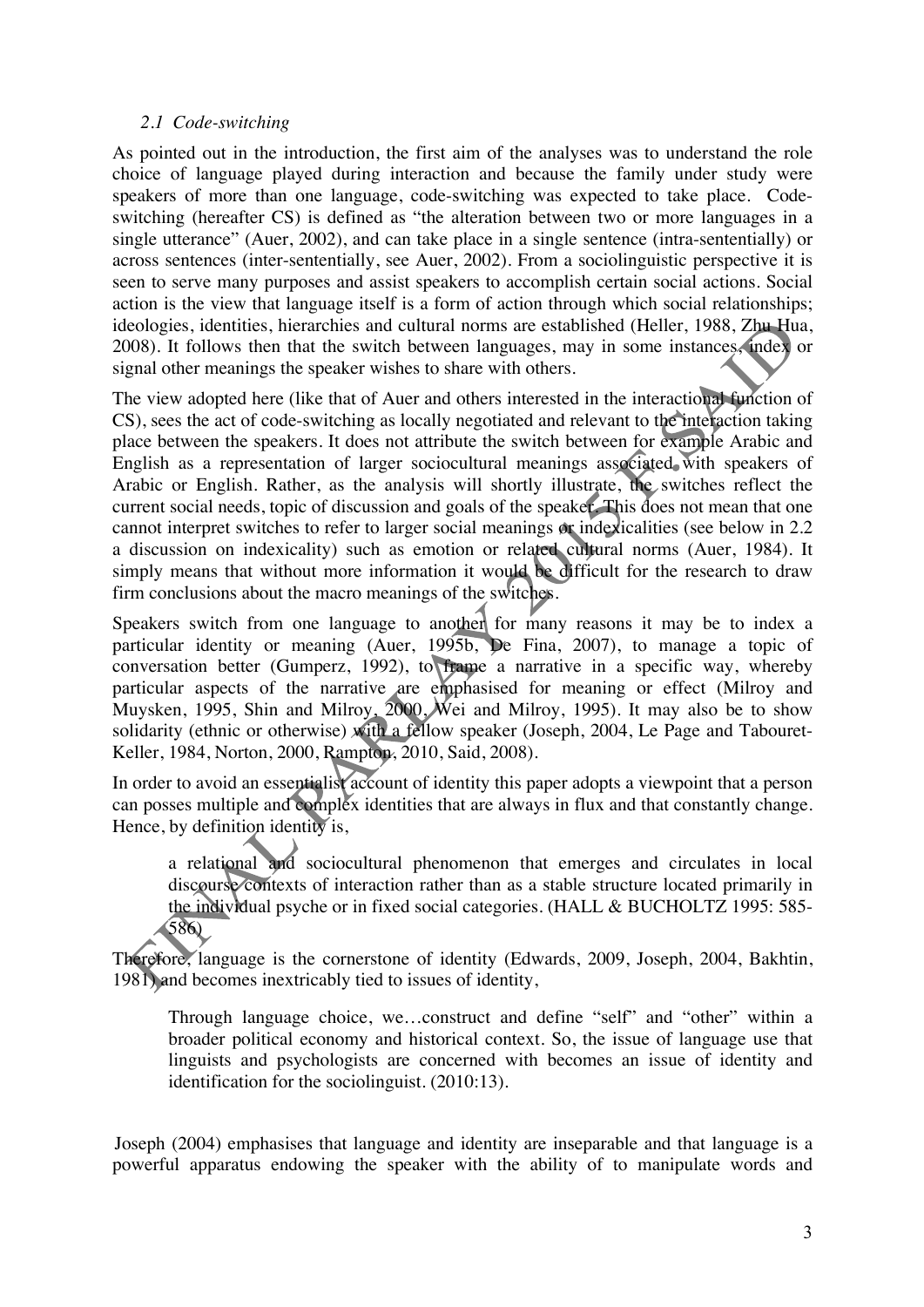linguistic structures, hence making it a site in which identity is created and realised. Likewise, Bakhtin (1981: 252) points out that, "in dialogue a person not only shows himself outwardly, but he becomes for the first time what he is". Finally, Norton (2000: 5) underscores that "it is through language that a person negotiates a sense of self within and across different points in time". That is not however to claim that language as a code itself signifies an identity, it is the creative and spontaneous manner in which language (due to its symbolic nature) is used that manifests the identity of the speaker; regardless of the actual language itself.

## *2.2 Language Socialisation*

As stated above, children learn language through their family or more precisely their parents, but they not only learn the grammar and vocabulary of their language(s) alone, they also learn how to appropriately use language with others. This learning of language and learning how to use it appropriately<sup>i</sup> (both culturally and socially) is known as language socialisation (henceforth LS). It is defined as, "an interactional display (covert or overt) to a novice [child] of expected ways of thinking, feeling and acting" (Ochs, 1986:2). The interactional display is achieved through a combination of proper and appropriate language use as well as proper and appropriate action (practice) that support that language use. LS applies to both monolingual and multilingual settings (Bayley and Schecter, 2003). The paradigm does not separate the learning of culture from language or the learning of language from culture; it contends that both take place simultaneously (Schieffelin and Ochs, 1986) and parents are the experts and the children the novices in this process of learning.

Language plays this pivotal role in socialisation because the theory of LS postulates that each language has an internal dimension, which carries culturally sensitive, and appropriate sociocultural knowledge, known as indexicality (Duranti and Goodwin, 1992, Ochs, 1990, Ochs, 1992) and it is defined as,

a property of speech through which cultural contexts such as social identities (e.g. gender) and social activities (e.g. gossip session) are constituted by particular stances and acts. (OCHS 1992; 14).

Hence, speakers are viewed as capable of exploiting the symbolisms of their languages in order to index a message or emphasise a point, an idea that this paper develops shortly. Exploitation of language takes place through the "manner" in which a speaker utters words and phrases and without this "manner" the listener would not be aware of any such exploitation. Ochs provides an example of the Samoan first person pronoun, which, depending on the "manner" in which it is uttered, can offer neutral or sympathy-marked meaning,

The imperative "give it to me" using the neutral form of "me" (mai ia te a'u) sets the meaning of the construction as a demand. If the speaker uses the sympathy-marked pronoun (mai tiata), this pronoun establishes a different meaning for the construction specifically, the sympathy-marked pronoun indexes that the speaker is begging. (OCHS 1990:289)

The principle of indexicality necessitates that both speaker and interlocutor share a common understanding of any such symbolism otherwise the "manner" of utterance would fail to achieve any such intended exploitation on part of the speaker. Sometimes, it is also the mere change from one language to another that can index or contextualise a particular meaning, the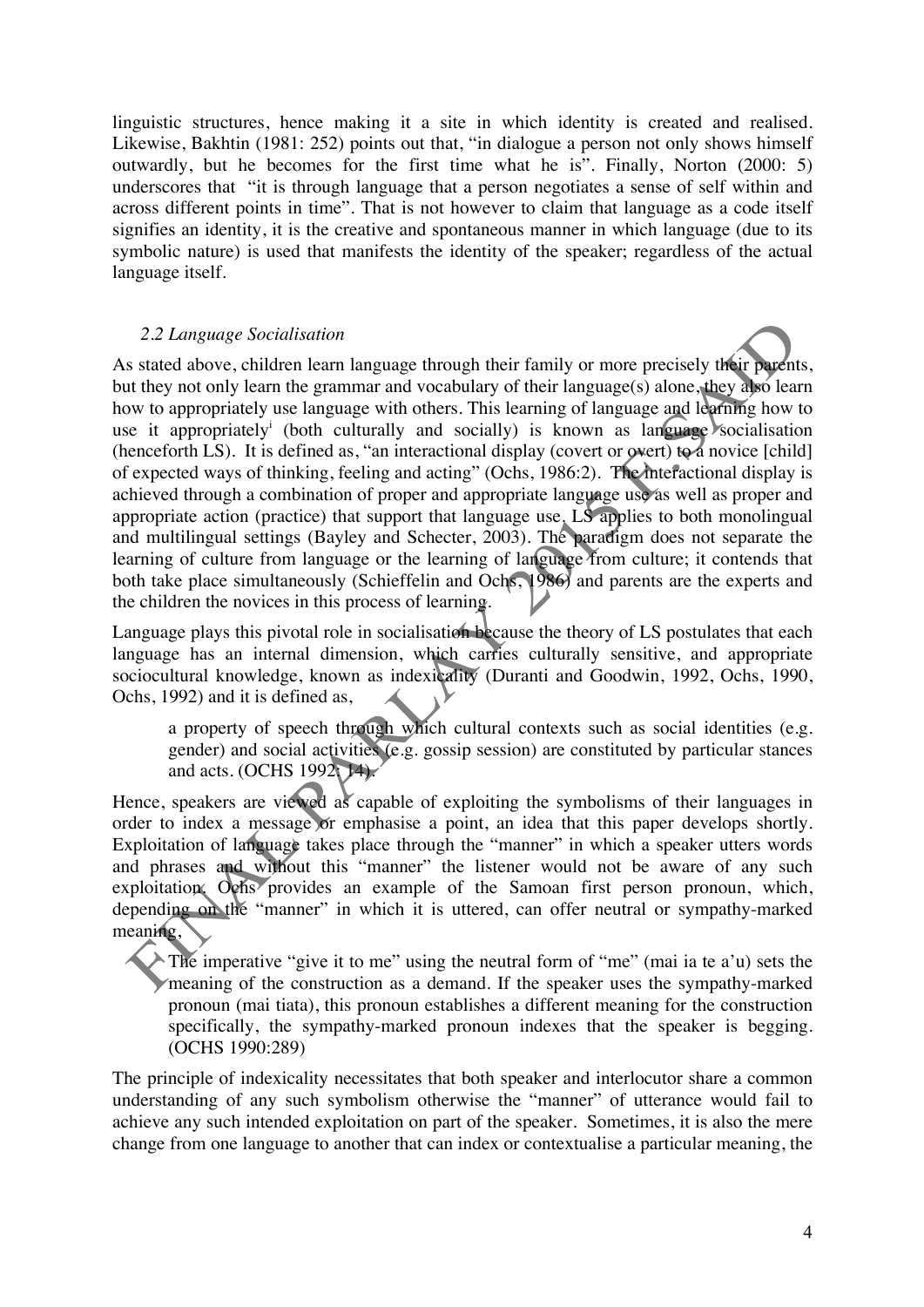notion of indexicality therefore is closely tied with to the idea of contextualisation cues which,

refer to speakers' and listeners' use of verbal and non-verbal signs to relate what is said to anyone time and in any one place, to knowledge acquired through past experience, in order to retrieve the presuppositions they must rely on to maintain conversational involvement (GUMPERZ 1990: 2)

Successful communication during interaction is based on the correct understanding of contextualisation cues. Gumperz argues that code-switching, like other cues, can also serve to contextualise or point to a speaker's desired meaning- a meaning which the listener should already be familiar with (see Gumperz, 1982a, 1982b, Auer 1995a, Li Wei 2007).

## *3. Methodology*

The chosen perspective underpinning this project is sociolinguistics (in its simplest terms the relationship between people's language use and their social lives), which consequently differs greatly from other perspectives of studying multilingual data such as: linguistic, syntactic, morphological or psycholinguistic (Li Wei, 2000). The qualitative approach of sociolinguistics is distinct from other paradigms within linguistics because the primary data "for the study of linguistic structure, function, and change is the spoken language" itself (Sankoff, 1982:667). This concern with collecting naturally occurring speech instead of describing or presenting 'ideal' language use, yields data that presents the researcher with the opportunity to view language use in real-life social settings.

The epistemological goal is not to assess the truth as such, but to understand something of the truth by capturing the data through video recordings and data transcripts. Together these two modes make up something of the reality of the lives of the family members and their language. The paper's view of the truth "explicitly assumes that any theoretical rendering offers an interpretive portrayal of the studied world, not an exact picture of it' (Chamaz, 2006:10).

# *3.1 Participant selection and data collection*

It was decided from the very beginning that the family chosen would be multilinguals, with Arabic as one of their languages, and so the researcher began looking for ways to find these families. After contacting acquaintances and Arab cultural clubs in London, the next step was to contact the identified families willing to take part in the research and give them more information on the project. This extra information allowed the potential participants to decide if they wanted to take part or not (information was mainly about recording of mealtimes and what would be expected of the family).

The chosen family is made up of four members: the father, the mother, and two sons (Hamid and Adam<sup>ii</sup> were aged 6; 10 and 9; 06 respectively) at the start of the recording. The father was born in the UK and speaks Algerian Arabic, English, and French and is literate in Standard Arabic. The mother was also born in the UK and she speaks dialectal Yemeni (Adeni) Arabic and English, but is not literate in Standard Arabic. Both children speak a mixture of Yemeni and Algerian Arabic and English. They attend an Algerian community school where they learn Classical/ Standard Arabic on Saturdays and a language club twice a week to learn French and Spanish after school. The family speaks English, some Algerian but more Yemeni Arabic at home in their daily conversations. As far as the researcher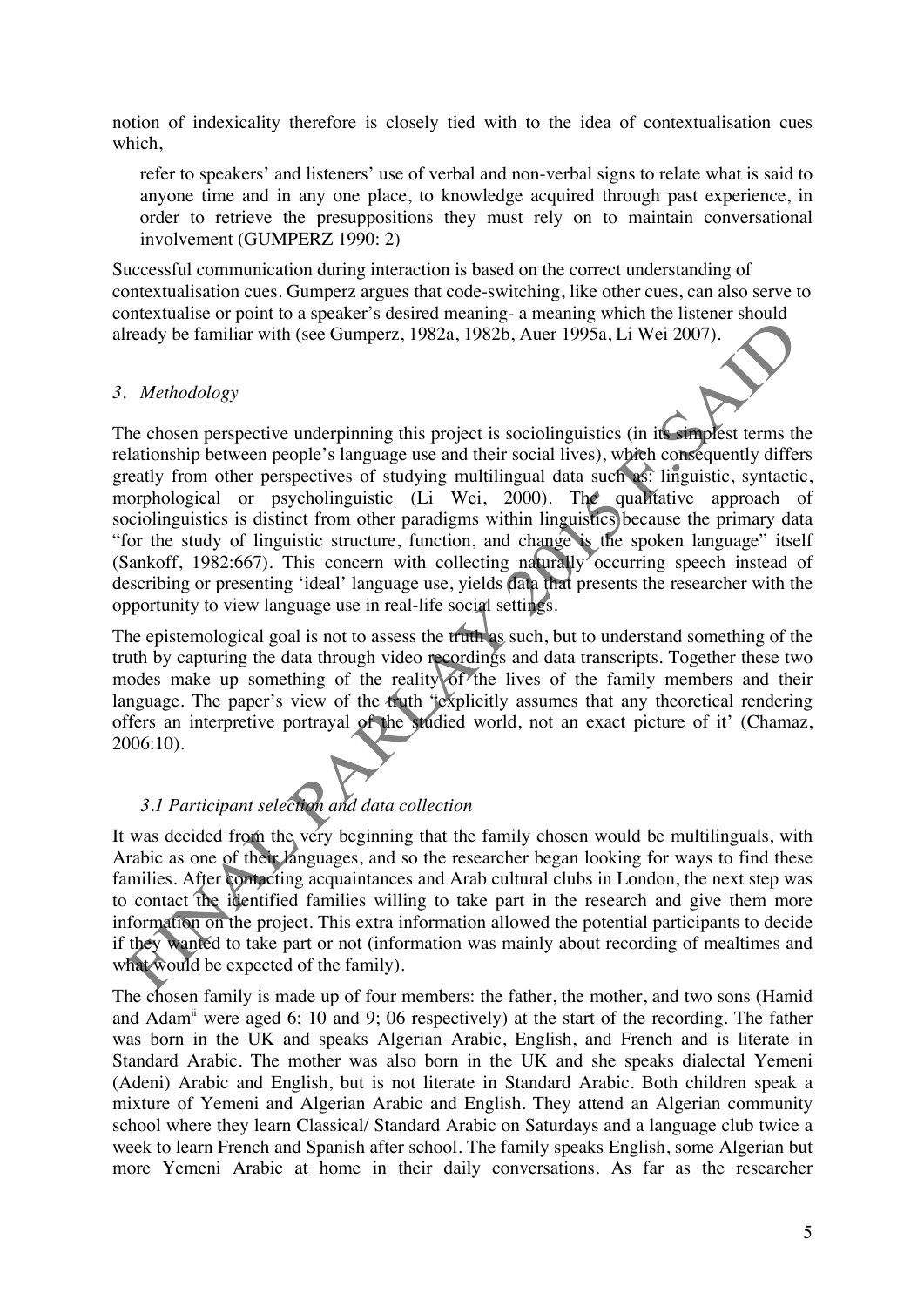understands the children use English with their friends at school and Arabic seems to be reserved for home use and with extended family members. They spend most of the school holidays with extended family members in Algeria or Sheffield, during which they have the opportunity to meet other Arabic speakers. This background gives a picture of the extent of the languages that are used in this family and the extent of exposure the children have to each.

## *3.2 Data collection & analysis*

After seeking consent and fulfilling the relevant ethics regulations the data collection stage began. The selected method of data collection was video recording because it offered the researcher the best method by which to capture all aspects of the interaction (including nonverbal messages). No conditions were given to the family, on the number of family members, or the meal or the time of day or the length of the recording, with the underlying aim being to collect data in the most natural way as possible. The video recordings were all completed at the discretion and decision of the family, and without the presence of the researcher (save for the first recording) or a non-family member; this was another attempt in trying to create as natural as possible an environment for the family during their mealtimes. Although this was a high-risk decision, the researcher wanted to push the boundaries of data collection and see whether an elected member of the family was capable of taking on the role of data collector. It was believed that this way their language use, multilingual practices and communication styles would become more apparent and the urge to act or feign communication would be lessened but not completely erased (see Labov, 1970 for a discussion on the "observer's paradox"). In the end, the method was successful because the family felt that it had the autonomy to choose when to record the mealtimes and when not to, this created trust and contributed to the data collection taking place longer than initially envisaged. Not all the recordings were used because in the first three months the children seemed slightly perturbed by the presence of the camera, so a decision was made by the researcher to only include those recordings that showed the least effect. By the time the data collection period was ending the children seemed to behave as if they were not being observed, which may suggest that overtime participants became insensitive to the video recorder.

Once the researcher collected the recordings (once a month), the data was transcribed using LIDES (Macwhinney, 1995, Macwhinney and Snow, 1990). It was chosen because its system allows the researcher to distinguish between the multiple languages in the data and makes such difference easily comprehensible to others. The transcription was presented on three tiers: tier 1 was the Arabic or English utterance, tier 2 was the gloss if tier 1 was in Arabic, and tier 3 was an interpretation of the extra-linguistic features (actions).

So as to fully appreciate the face-to-face nature of the interactions an interactional sociolinguistics approach was used to analyse the data. The approach does not contradict the theoretical paradigms used in this study, because it (different from similar approaches interactional approaches) implicates "social cultural background" in the "signalling" and "interpretation of meaning" (Bailey, 2008: 2314). Through such implication indexicality is better accounted for and notions of socialisation can be better described in interaction. Hence, this project seeks to understand whether and how language choice (code-switching) and use play an important role not only in indexing the speaker's desired meanings, but also how the other speakers interpret and respond to one another's utterances.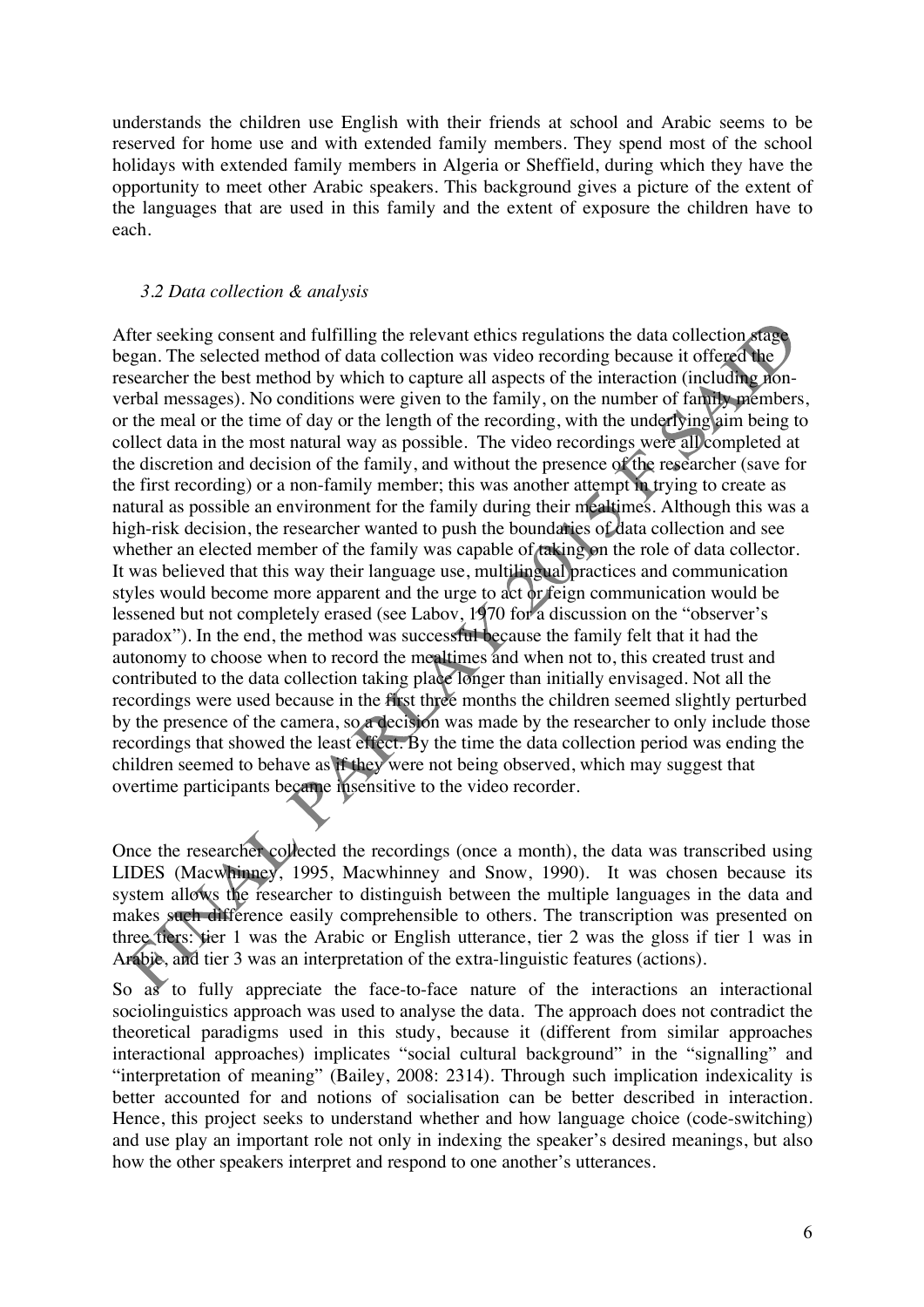## 3.3 *Why mealtime episodes?*

The joint activity of family mealtimes has long intrigued and fascinated first anthropologists and more recently linguists or those interested in interactional language use, production and socialisation (Ochs & Shohet, 2006, Blum-Kulka, 1997, Mondada, 2009, Said, 2014). There is a particular type of intimacy that forms when the mealtime involves only family members, a unique closeness is created and members feel like one close-knit unit. These moments of sharing food therefore become symbolic of the family bond itself, a time for "family cohesion" (de Vault, 1991, Ochs, Pontecorvo and Fasulo, 1996) and togetherness. The sharing of food creates a unique atmosphere in which family members share stories, views and reinforce 'being a family' (Mondada, 2009).

Food and eating are only one element of a mealtime, and there are other simultaneous embedded and deeply placed elements that can usually be observed through a close analysis of mealtime interaction. When members at the table have more than one language in their repertoire, the intensity and learning is further enhanced because through multiple languages they can achieve multiple actions and infer multiple meanings and understandings of the world (Busch, 2010). Mealtimes occupy an important space in the lives of families and they warrant extensive study because although they seem mundane on the surface, they are in fact sophisticated highly organised moments in which impactful learning of information and communication of feelings and thoughts takes place.

#### *4. Findings and discussion*

Based on the researcher's pre-data collection conversations with the parents and on the corpus, the family usually eats at least one meal a day together and the event usually begins with the children helping the mother set up the table. They always eat in the dinning room because the mother does not want the children to eat whilst watching television. The father in nearly all the excerpts (except 1) brings the drinks, sauces, water, and the hot serving dishes to the table. This is a joint family activity and the cooperation between members begins even before they sit down to eat. They usually eat a main course accompanied by salads and vegetables followed by dessert, and the general rule in the home is that the children must prior to sitting down have washed their hands and once they have sat down they are to recite their prayers (usually "[I begin to eat] in the name of God" and this formulaic prayer is always uttered in Arabic). The household rule is that in order to eat dessert each person must finish their food because the parents "hate to waste" any food, because it is a "blessing" to be "grateful for". Adam (the older brother) usually has no problem with eating all his food, however, the younger brother (Hamid) in every single episode is coaxed, begged, asked numerous times and even praised all so that he can eat his food. Sometimes the parents efforts work and he does eat all his food and at other times he does not (see Said & Zhu Hua, (2016) for examples of how children use language to break family rules).

The following extended excerpt (presented in 2 parts) is a lunchtime episode chosen because it elucidates the role the choice(s) of language plays in interaction and how such choice(s) often exploits the symbolisms of the languages in question and hence become meaningful through various contextualisation cues in the interaction.

The chosen episode consists of 209 turns, with 114 (55%) in English, 68 (33%) in intrasentential switching (mixed) and 27 (13%) in Arabic. Hamid speaks the most with 61 turns, followed by mum with 56 turns, then dad at 50 turns and finally Adam with 47 turns. The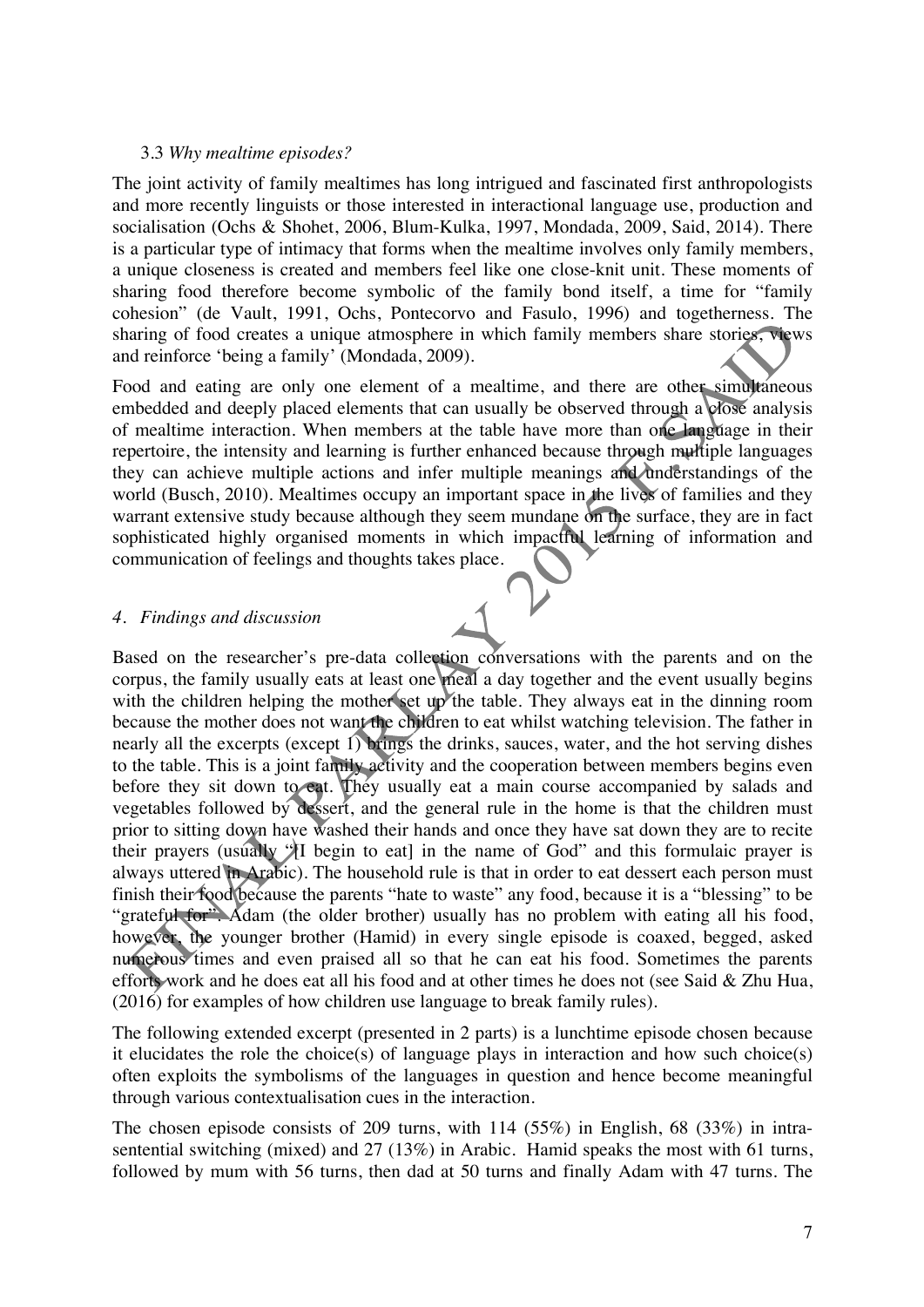father uses Arabic the most (this is also the case throughout the corpus), followed by the mother who uses Arabic but not as much as she uses mixed Arabic with English. Adam also uses mixed Arabic with English and English, Hamid uses Arabic very rarely, but uses English the most (graph 1 below illustrates the language distribution in the episode). Note that turns is defined as, "a time during which a single participant speaks…. with minimal overlap" (Levinson, 1983: 295-296).



It is clear to see that English is used the most, and this is to an extent expected since English is a first language for both parents and their children. The transcript presented here begins at the moment in time where the mother asks the children about their studies at school and it is saturated with numerous instances of code-switching from English-Arabic and back (see Appendix I & II for transcription conventions):

| Excerpt JL4.06.09: 72-89 (part 1) |            |                                                                                      |                                                        |  |  |  |
|-----------------------------------|------------|--------------------------------------------------------------------------------------|--------------------------------------------------------|--|--|--|
| 72                                | <b>Mum</b> | Darrasataw wa-la laa?                                                                |                                                        |  |  |  |
|                                   |            | $%$ glo:                                                                             | study. 2nd.msc.pl or.PAR not.NEG                       |  |  |  |
|                                   |            | $%$ trans:                                                                           | Did you guys study or not?                             |  |  |  |
| 73                                | Adam       |                                                                                      | Yeah Maamayeah                                         |  |  |  |
| 74                                | <b>Mum</b> | Mmmm?                                                                                |                                                        |  |  |  |
| 75                                | Hamid      | Yes, I didammmamm we did ammm                                                        |                                                        |  |  |  |
|                                   |            |                                                                                      | % situ: Mum stands to open window, then sits back down |  |  |  |
| 76                                | Dad        | Hayya kul!<br>come on. IMP. Sing. Msc eat. IMP. Sing. Msc<br>$\%$ glo:               |                                                        |  |  |  |
|                                   |            |                                                                                      |                                                        |  |  |  |
|                                   |            | % trans: Come on eat!                                                                |                                                        |  |  |  |
|                                   |            | % situ: To Hamid                                                                     |                                                        |  |  |  |
| 77                                | Hamid      | Baaba!                                                                               |                                                        |  |  |  |
|                                   |            |                                                                                      | % situ: Mum re-approaches table                        |  |  |  |
| 78                                | Adam       | Yes, we did about the Aztecs and their gods yeah then you know their libaas<br>[yeah |                                                        |  |  |  |
| 79                                | Dad        |                                                                                      | [Oh yeah, sounds fun <i>laa</i> ?                      |  |  |  |
|                                   |            | $%$ glo:                                                                             | no.NEG                                                 |  |  |  |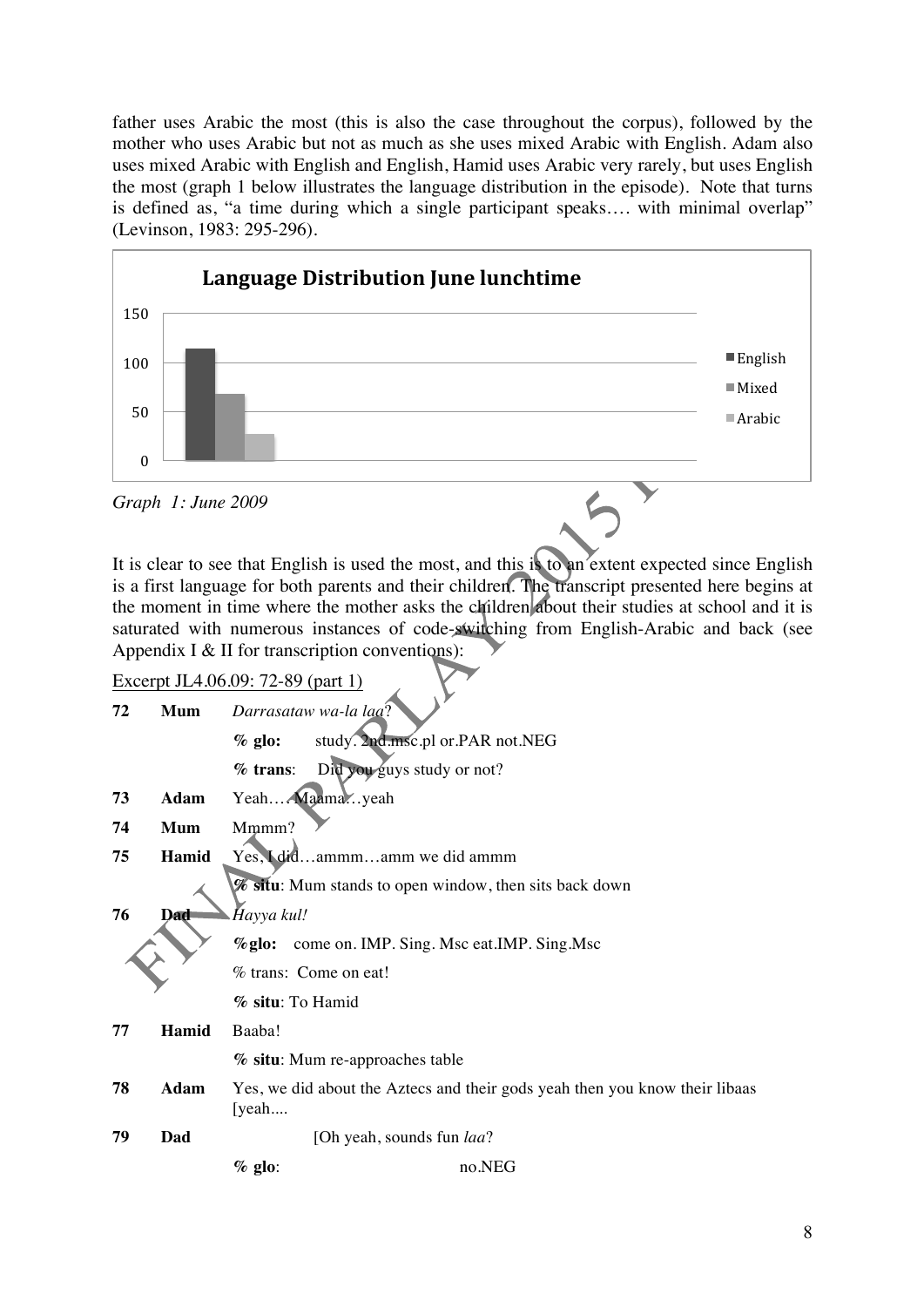|    |             | % trans: [Oh yeah sounds like fun no?                                                                                                                       |  |  |  |  |
|----|-------------|-------------------------------------------------------------------------------------------------------------------------------------------------------------|--|--|--|--|
|    |             | % situ: Hamid begins to eat slowly looking at his parents as he does so                                                                                     |  |  |  |  |
| 80 | Adam        | Fun? No Baaba noammmno way there is this double-headed snake it<br>was a bit scary Baaba teacher said she'll tell us all about it next week, two<br>heads!! |  |  |  |  |
|    |             | % situ: Adam makes a scary face and pops his eyes out, his father and<br>mother and laugh.                                                                  |  |  |  |  |
| 81 | Hamid       | Mmm? Baaba, Baaba! No Arabic school no more? Mmmmm? Baaba!<br>Baaba!                                                                                        |  |  |  |  |
|    |             | % situ: Dad leaves table and goes to get a lemon and returns to squeeze<br>over his food, mum looks at Hamid.                                               |  |  |  |  |
| 82 | Dad         | Aaah?! Na'aaam, Ya Hamid?                                                                                                                                   |  |  |  |  |
|    |             | O.VOC.Sing.Msc<br>$%$ glo:<br>whatINTG yes                                                                                                                  |  |  |  |  |
|    |             | % trans: What? Yessss? Hamid?                                                                                                                               |  |  |  |  |
| 83 | <b>Mum</b>  | I don't know why you put all that salad there when you know your not<br>going to eat it!                                                                    |  |  |  |  |
|    |             | % situ: Mum addressing Hamid                                                                                                                                |  |  |  |  |
| 84 | Dad         | Adam trust me you will enjoy it soon, you know they had hot chocolate in<br>them days?                                                                      |  |  |  |  |
| 85 | <b>Adam</b> | [Noooooo! Huh? How did they make it?                                                                                                                        |  |  |  |  |
| 86 | Dad         | [Ayy wallah! I'm telling you boy, they did, apparently it is real cocoa you                                                                                 |  |  |  |  |
|    |             | $%$ glo: yes swear by God!                                                                                                                                  |  |  |  |  |
|    |             | know where the real chocolate comes from inside it yummy mmm?                                                                                               |  |  |  |  |
|    |             | %trans: Yes, I swear! I'm telling you boy, they did, apparently it is real<br>cocoa you know where the real chocolate comes from inside ityummy<br>mmm?     |  |  |  |  |
| 87 | Adam        | Mmmm yeah I'll tell Miss Brown about it, hey they had also like <i>ahraam</i><br>Baaba like in Masar                                                        |  |  |  |  |
|    |             | %glo: pyramids.N.Pl.FEMEgypt.PN.FEM.Sing                                                                                                                    |  |  |  |  |
|    |             | <b>%trans:</b> Mmmm yeah I'll tell Miss Brown about it, hey they had also like<br>pyramids Baaba like [they have] in Egypt.                                 |  |  |  |  |
| 88 | Dad         | Yep they do except theirs' had stair[s                                                                                                                      |  |  |  |  |
|    |             |                                                                                                                                                             |  |  |  |  |

This is an example of a slightly denser exchange between Adam and mainly his father and the content and topic is consistent with Adam's age (10). Beginning with the mother's question in turn 72, a style of questioning many Arab parents use even though they know the answer and they do this to index to the child that the parent always keep check of their studies and ensures that they do it well. Through the question the mother creates a chaining rule, whereby she asks a question and expects an answer. It is also according to Tannen (2002:186) a ploy by mothers in general to create closeness with their children "by exchanging details of daily life". The mother's question shows concern, care, and the need (or demand?) for a different type of conversation to take place, distinct from her usual command giving, rule enforcing or constant negotiation of power and authority (Fogle, 2012). These questions serve to establish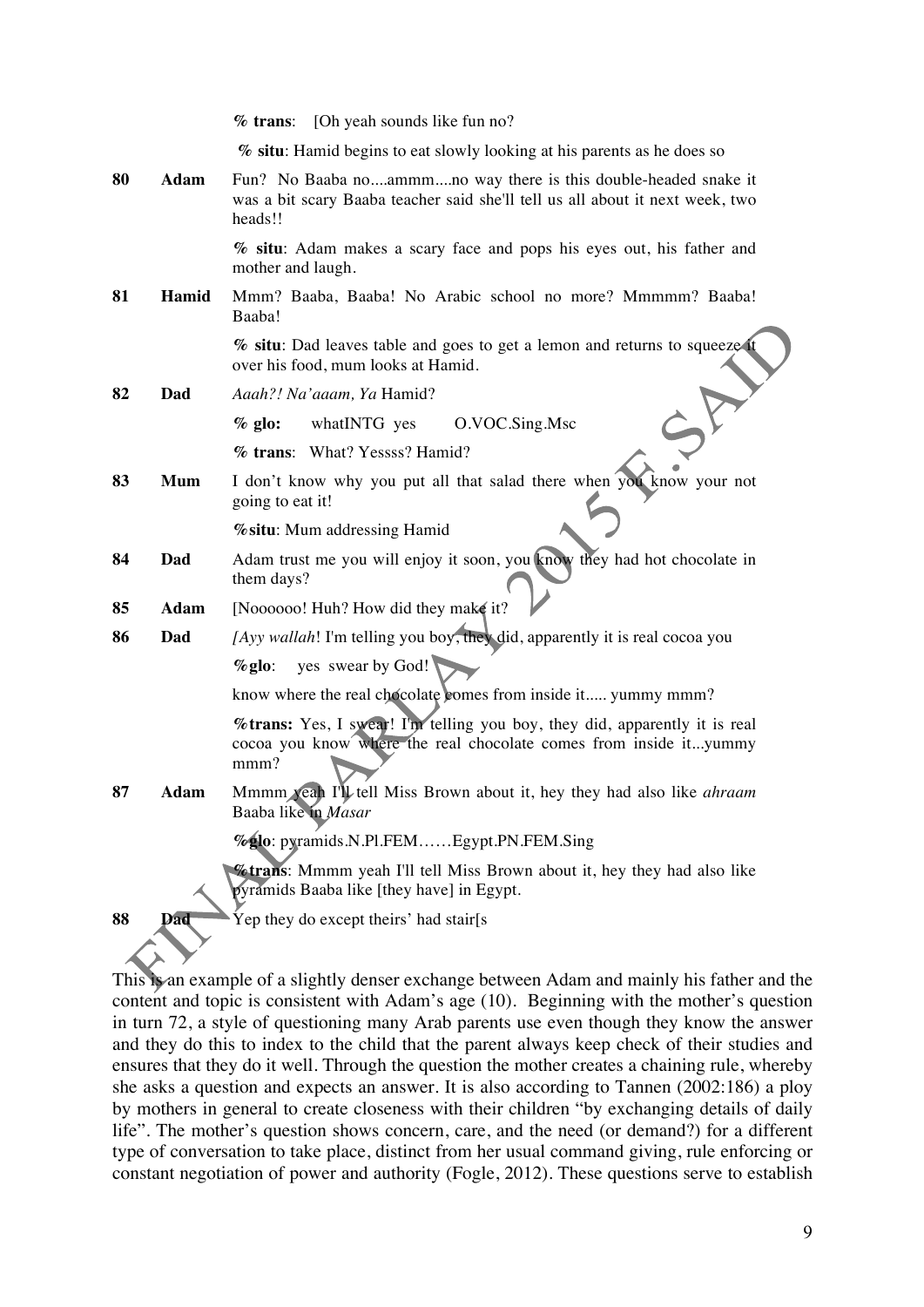inter-subjectivity or the "cognitive, social, and emotional interchange" between parents and children during interaction (Tannen, 2002 ), hence bringing the two closer. Her choice to use Arabic helps create this meaning and index her parental identity of one charged with ensuring that learning takes place.

Both boys compete for the floor; Adam begins to answer only to be interrupted by Hamid, however, Adam is able to reclaim the floor and answer the question in turn 78, because in turn 76 dad orders Hamid to eat, and therefore Hamid has to respond to his father.

In turn 78 Adam answers the question through intra-sentential code-switching he inserts one word [libaas] meaning "clothes", and this switch enhances the meaning he seeks whilst explaining to his parents the nature of what he learned in school about the Aztecs. At this juncture the father seems excited about the topic, he ignores the fact that he has just instructed Hamid to eat, and instead joins in Adam's topic and says to Adam that the topic is fun. In turn 80 Adam informs his dad that there is no fun in the subject especially because there are elements such as two headed snakes, which he finds scary. He says this whilst making a scary face, making his parents laugh. At this time Hamid feels ignored and attempts to re-enter the conversation and take over, may be because he is usually the one to speak the most whilst Adam is usually the silent one. In turn 81, he attempts to change the subject by addressing his father directly "Baaba" and talks about the end of Arabic school because the weekend schools end in early July for their summer break. His father does not answer him but instead walks away from the table to get a lemon slice, at which point Hamid now shouts for his father "Baaba! Baaba!" However, he is ignored again and so remains silent.

In turn 83 dad convinces Adam that soon he will enjoy the subject by swearing an oath in Arabic "wallah" meaning, I swear by God! The term "wallah" is used in Arabic frequently in conversation, and has over time lost its weight as a statement of oath. It has now come to be used as a semantic marker to signal seriousness, though it does not guarantee that the speaker is always truthful (Mughazy, 2001, Lamoureaux, 2011). Lamoureaux points out that a "feature of Arabic discourse is the frequent use of formulaic phrases, such as religious oaths" (2011:43). The father's use of English with Arabic is continuous and he is able to insert discourse features from both languages into his conversation flawlessly. His choice of Arabic helps him to index to Adam the sincerity of what he says.

Adam then begins over the next few turns in an extended semi-narrative style to describe to his parents what he knows so far about the Aztecs and what he thinks of them. During his narration, he code-switches extensively and does so with much confidence and is able to hold a deep conversation with his parents. His code-switching style is very similar to that of his parents, especially his mother (in other parts of the corpus) and is perhaps evidence of parental influence on how children use language in multilingual families. This is similar to findings reported in other studies (García 2009, Luykx 2003) in that children learn to use language based on how their parents do so; although García (2009) argues that over time this changes and children develop their own style. The parents listening intently to this narrative by Adam and waiting patiently to hear the details is reminiscent of the findings in Blum-Kulka's (1997) work. She found that the mealtime conversations were child-centric as opposed to being activity-centric. This means that the conversations move according to a pace that suits the child and not the mealtime or the parents, as is the case here.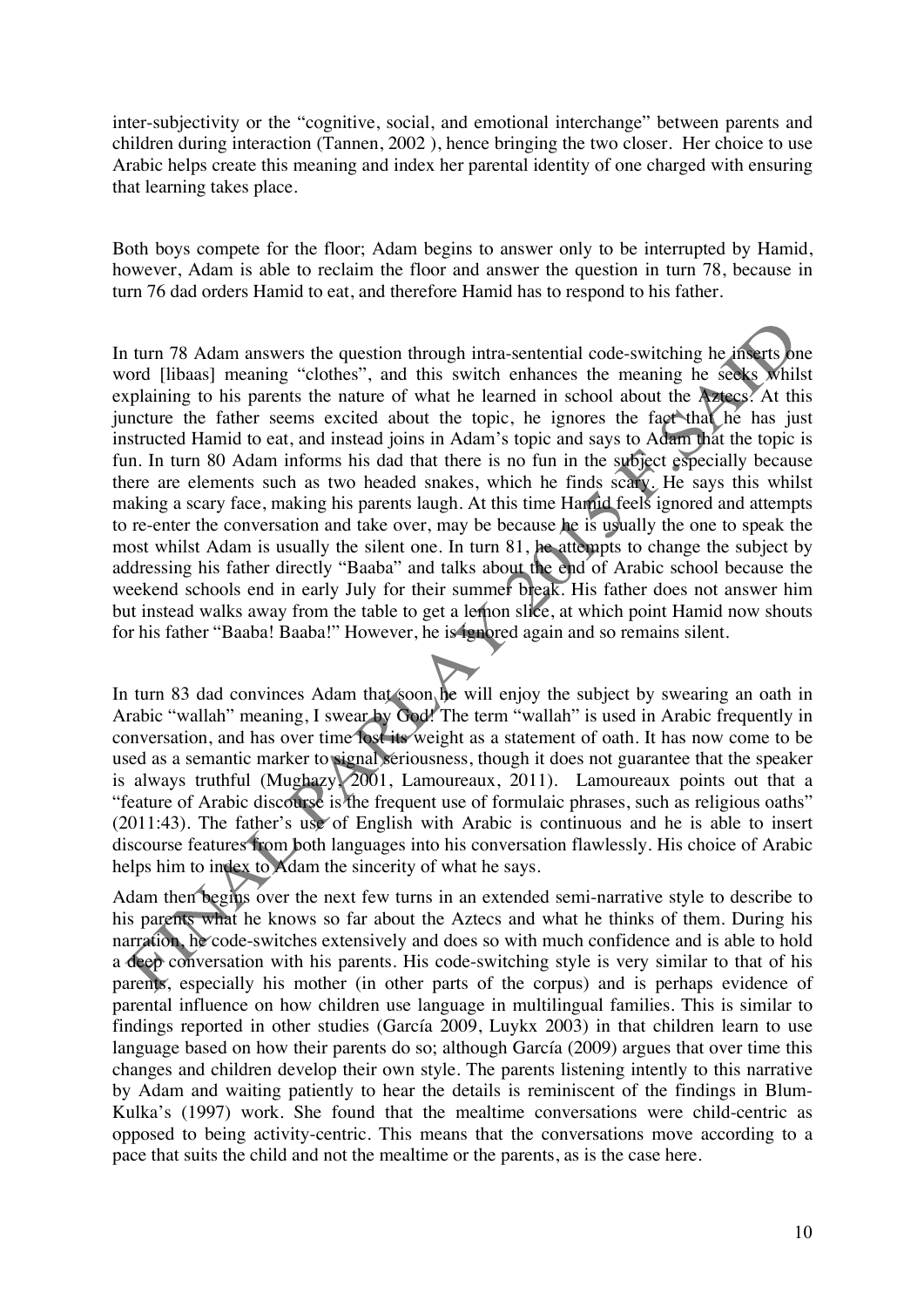Adam specifically switches into Arabic choosing words such as "guhaal" meaning children and "jaysh" meaning soldiers, his tone rises as he moves through the narration. In his role as narrator, Adam performs what Goffman (1974) refers to as self-lamination, because during a narration there is a deictic interrelatedness between the tale and the telling of the actual event (interactive meaning-making process). This in turn creates a relationship between the way he tells the story and his epistemic and affective (emotions) feelings that he as the speaker exhibits whilst telling the story. His disgust and disbelief is communicated through his use of a great deal of detail and more clearly through the use of language specific affective repertoires. These are defined as, "linguistic means for expression offered by a particular language…emotion-laden terms [for example], certain intonational contours, vocalalisations, such as the French [bz] to signal irritation" (Pavlenko 2004:183). Adam's use of the expression [wakhkhkhkhkhkhkh] is a vocalisation in Arabic used to signal disgust, and is chosen for its semantic value. Adam switches for emotional affective reasons, he could have said 'yuck' but chose the Arabic equivalent for effect and emphasis. Such choices and structuring of his utterances show the linguistic maturity or preferences of a multilingual preteen child who understands the impact or symbolism of one code over another.

The father then teaches Adam a lesson (socialises him) about knowledge and understanding of other cultures through the use of both Arabic and English,

Excerpt JL4.06.09: 72-89 (part 2)

**97 Dad** [*Aiwa* that's what they were like '*aady* they had to do an offering, Baaba- *'arift?* These were their laws, we don't understand them....true a bit crazy and cruel

**%glo**: yes know. 2nd.msc.Sing. PST

normal.ADJ

**%trans**: Yes that's what they were like, it's normal they had to do an offering, son - do you get it? Do you get it? These were their laws, we don't understand them...true a bit crazy and cruel

**98 Mum** Yeah true most important if you learn about their history...how about their food what did you learn?

Here the father wants Adam to understand that even though some practices may seem incomprehensible, they are the reality of how these people lived their lives and Adam must appreciate that. The father uses the Arabic reverse role address term "Baaba" which interestingly means my son and not my father as would be expected. This functions to bring Adam closer to him and to lessen any face threatening aspects of this exchange. Elders use the reverse role address term to address the younger addressee, it is the "use of a term, mostly a KT [kinship term], which does not (as would be usual) express the addressee's but the speaker's role in the dyad" (Braun, 1988). One of its functions is to lessen the power distance between parent and child and expresses to the child their (high) status with their parents; it is almost egalitarian in meaning (see Said and Zhu Hua 2016). Dad may not want Adam to feel as if he is being reprimanded and so elevates his social status in order to teach an important lesson.

This shows, as mentioned above, that mealtimes are a site for socialisation (Ochs & Shohet, 2006) and by the parents allowing Adam to narrate his newfound knowledge to everyone at the table, they have created a space of learning, enlightenment and a chance for Adam to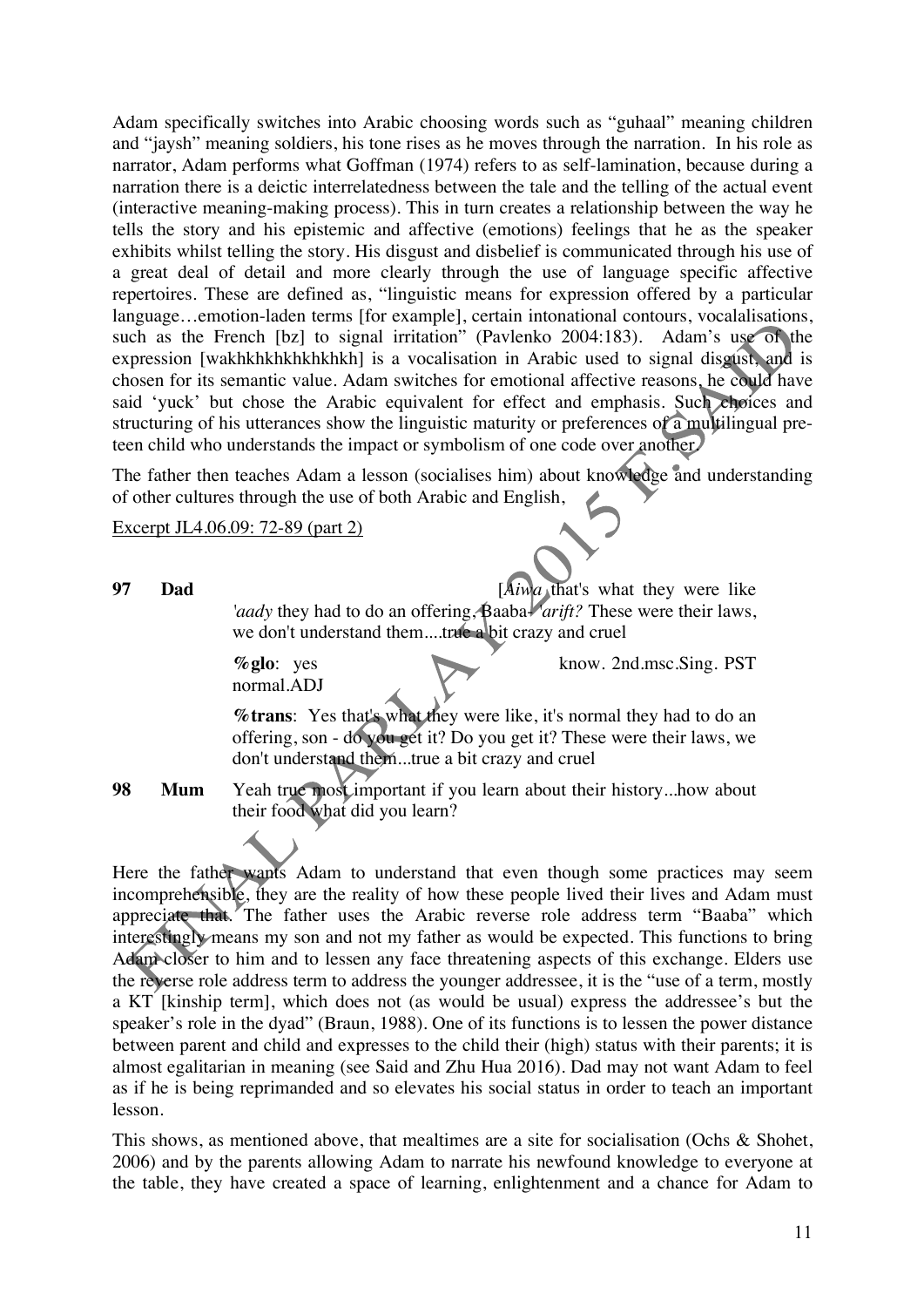explore and exploit his languages. The parents are involved fully and socialise Adam into seeing the importance of knowledge and learning the history and cultures of other people even if he cannot fully understand reasons behind some of their beliefs or actions. Both parents communicate this message through their attentive listening and contributions to Adam's narration as mentioned above.

Although the mother begins this particular part of the conversation and is the introducer, it is Adam who becomes the author, narrator and protagonist (Goffman, 1959, Goffman, 1974) of this episode through his detailed answering of his mother's question. Adam's parents support his roles by becoming co-authors with him in his narrative, and assuming identities of interested interlocutors. They further support and encourage him to hold the floor and claim his speaker rights, when in the middle of his discussion in turn 91 Hamid attempts to interrupt and introduce a new topic both parents reject that by ignoring Hamid.

Adam displays mature, confident and intelligent identities through his use of language, his choice of which words to switch into and when, and the manner in which he reports his knowledge. Although he accepts his identity as novice, he re-assumes it to become an intelligent novice, and is allowed to even become an equal to his parents or an expert in his knowledge of the Aztecs. He is able to move into different identities he assumes, as a narrator, a listener, a confident orator, a humourous narrator, and learner. He takes up his agency through initiating the topic of discussion and using language to constantly support and scaffold his meanings and identities throughout the interaction. Agency here is understood as the ability for a person who is in a less powerful position than others to initiate an act despite the power differences. It is defined as "the socioculturally mediated capacity to act" (Ahearn, 2001:11) and Adam's linguistically rich narrative is one way in which he assumes his agency. Whilst the parents assume their parental and expert identities when they listen, teach, and instruct Adam through their use and choice of both Arabic and English.

In all, the event of mealtime and more specifically the multiple languages in this family's repertoire assist them to socialise, be socialised, assert and present their identities as well as form a connection and bond as a family. The constant use of Arabic words, phrases, address terms and expressions used mainly by the parents but also (across the corpus) by the children, suggests that Arabic as a minority language is currently being maintained by this family. In particular, the parents' constant use of the Arabic as they switch to and from English is also an attempt to foster and support the use of Arabic at home.

## *5. Conclusion*

This paper set out to describe and explain the roles and functions of multiple languages during mealtime interaction in an Arabic-English speaking family. It sought specifically to understand the role choice of language plays, and also the meanings that emerge as a result of the linguistic choices by speakers when they exploit the symbolisms associated with their languages. The example cited above illustrates the complexities and inner workings of the interaction and more importantly how choice of language is influenced and influences the structure of multiparty family interaction.

The findings suggest that first; code-switching assists the speakers to index their identities, beliefs, teachings, meanings of love, connection and learning as well as taking on the role of maintaining family relationships. The switches (whether conscious or not) and the consequent language use are motivated by the immediate needs of the family members and these needs change more than once during a single episode and across the mealtime interactions throughout the corpus. Language choice is 'tool-like' (Ochs, 1990) in function giving these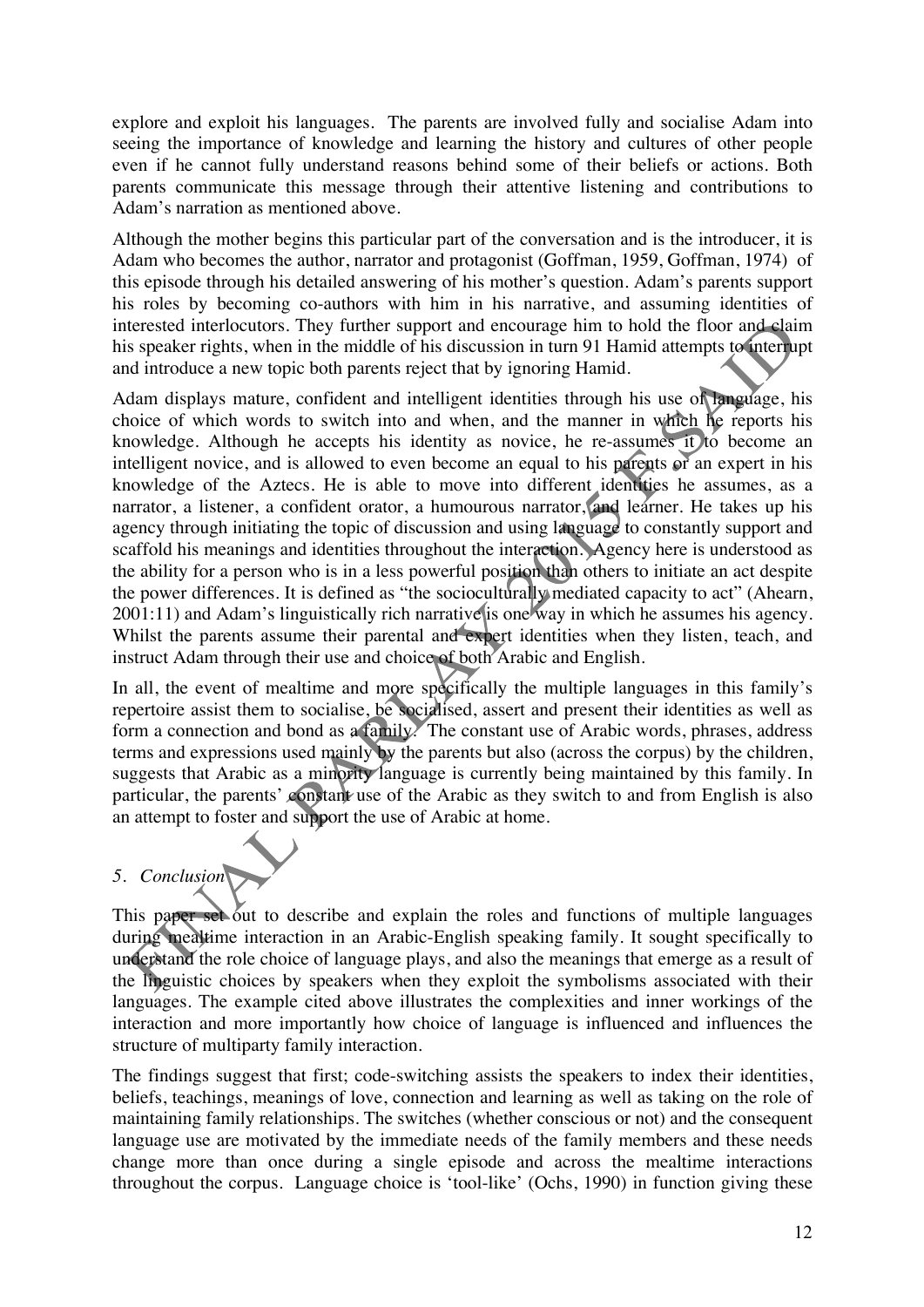family members the ability to exploit the symbolisms associated with their different codes. The parents do not instruct the children on which languages they can use and which they cannot, hence creating an open-language policy whereby all languages can be used.

Second, the data is rich with instances of highly skilled language use and manipulation by both Adam and his father because of the high comprehension skills of the children. Without such linguistic skill and appropriate socio-cultural knowledge many of these structures and exploitations of the symbolisms of the languages may not have been possible.

Third, the home and the mealtime event play a pivotal role in providing a site in which multilingual children and their parents are able to learn, use and develop their multilingual skills.

Although the findings in this study cannot be precisely generalised to other families until a comparison is made, it is possible to assume that: languages play a greater role in the lives of multilingual families if both parents and children possess near-equally high comprehension skills in their languages. Second, that children who have highly developed multilingual skills are better placed to challenge their parents' authoritative statuses than their monolingual piers because the ability to use multiple languages affords the children a way through which to challenge and negotiate the asymmetry in the child-parent relationship. The author hopes to carry out a comprehensive comparison between the findings of this study to those of a new project underway that involve a number of Arabic-speaking bilingual families.

Finally, it is hoped that the methodological innovations and choices of this study have elucidated the importance of using naturally occurring interactional data in the field of multilingualism to understand exactly how language is used. There is still much to be learned about multilingual families; and evidence of actual language use may in fact offer an insight into many of the unanswered questions about linguistic development (input and output) and the role of the family in early multilingual acquisition (family language policy, language ideology and linguistic practices) and subsequent linguistic development.

| Symbol/word       | Meaning                                                      |
|-------------------|--------------------------------------------------------------|
|                   |                                                              |
|                   |                                                              |
| <i>Italicised</i> | Arabic (spoken for both Yemeni and Algerian Arabic)          |
|                   |                                                              |
| <b>Bold</b>       | <b>Standard Arabic</b>                                       |
|                   |                                                              |
| Normal script     | English                                                      |
|                   |                                                              |
| $\%$ glo          | the gloss of the original Arabic utterances and is the<br>1S |
|                   |                                                              |
|                   |                                                              |
|                   | grammatical presentation of the word (nouns, imperatives,    |
|                   |                                                              |
|                   | pronouns).                                                   |
|                   |                                                              |
|                   |                                                              |

APPENDIX I: LIDES transcription convention (MacWhinney & Snow, 1990).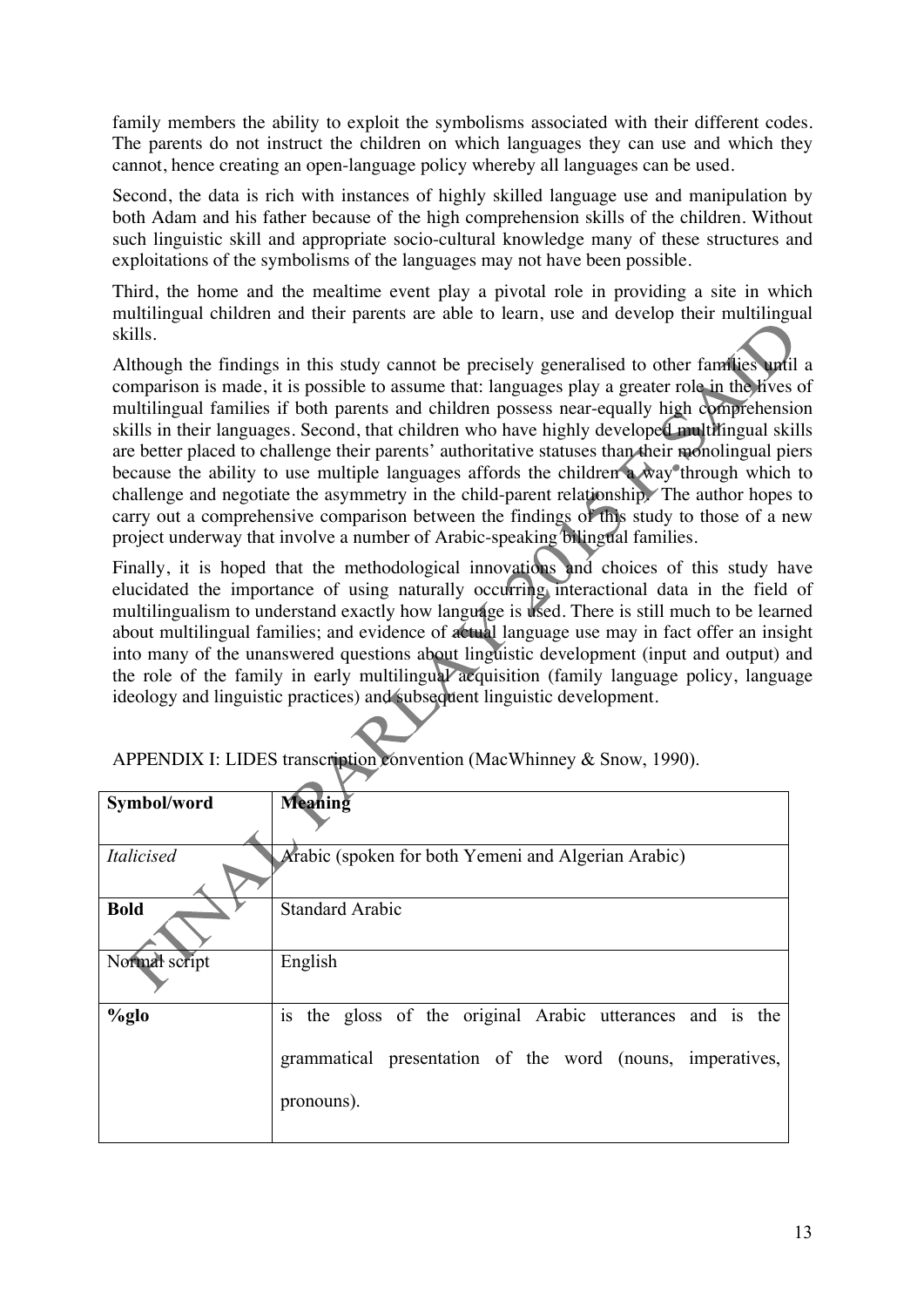| $\%$ situ (or $\%$ act) | is a description of the extra-linguistic non-verbal actions that    |
|-------------------------|---------------------------------------------------------------------|
|                         | accompany the verbal exchanges of the conversation.                 |
| Multiple<br>dots        | show a pause, the longer the pause the more dots that are placed.   |
| (or)                    |                                                                     |
| $%$ tra                 | is the translation of the original Arabic, where needed             |
| <b>XXXX</b>             | Inaudible or unintelligible speech                                  |
|                         | Parallel square brackets in two different turns means an overlap or |
|                         | simultaneous speech                                                 |
| $\mathcal{L}$           | double bracket means that there was an absence of a pause           |
|                         | between one speaker and the other, though it does not constitute an |
|                         | overlap.                                                            |
|                         | High tone in speech                                                 |

APPENDIX II: Abbreviation conventions for parts of speech (MacWhinney, 2015).

| Abbreviation | Meaning            |
|--------------|--------------------|
| <b>POSS</b>  | Possessive Pronoun |
| <b>IMP</b>   | Imperative         |
| N            | Noun               |
| Msc.         | Masculine          |
| Fem          | Feminine           |
| ACC          | Accusative         |
| <b>NEG</b>   | Negation           |
| <b>VOC</b>   | Vocative particle  |
| Sing.        | Singular           |
| P1.          | Plural             |
| $1^{\rm st}$ | First Person       |
| <b>ADJ</b>   | Adjective          |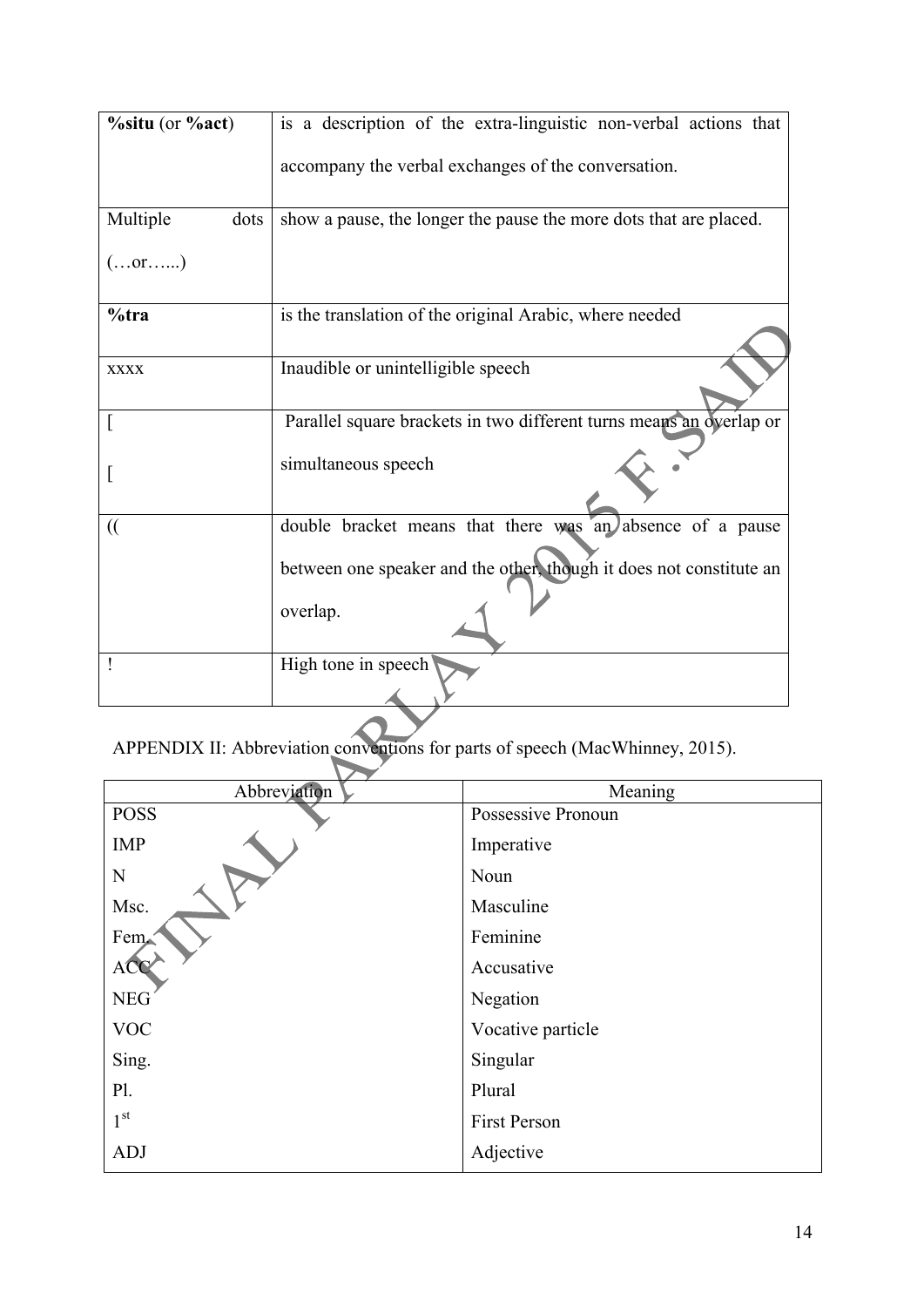| Neut.      | Neutral                |
|------------|------------------------|
| <b>PRS</b> | Present tense          |
| <b>PST</b> | Past tense             |
| <b>INT</b> | Interrogative Particle |

#### **References**

- AHEARN, L. M. 2001. Language and Agency *Annual Review of Anthropolgy* 30, 109-AUER, P. 1984. *Bilingual Conversation,* Amsterdam Benjamins.
- AUER, P. 1995a. The Pragmatics of Code-switching: A Sequential Approach. *In:* MILROY, L. & MUYSKEN, P. (eds.) *One Speaker, Two Languages* Cambridge CUP.
- AUER, P. 1995b. The Pragmatics of code-swtiching: A sequential approach. *In:* MILROY, L. & MUYSKEN, P. (eds.) *One speaker, two languages.* Cambridge: Cambridge University Press.
- AUER, P. (ed.) 2002. *Code-Switching in Conversation: Language, Interaction and Identity*  London: Routledge
- BAKHTIN, M. 1981. *The Dialogic Imagination: Four Essays* Austin Texas University Press
- BAILEY, B. H. 2008. Interactional Sociolinguistics. In DONBASCH, W (ed.), The international encyclopeadia of communication (Vol, 5, pp. 2314-2318) Malden, MA: Blackwell.
- BAYLEY, R. & SCHECTER, S. R. (eds.) 2003. *Language Socialization in Bilingual and Multilingual Societies,* Clevedon, UK: Multilingual Matters.
- BLUM-KULKA, S. 1997. *Dinner Talk: Cultural Patterns of Sociability and socialization in Family Discourse* Mahwah, NJ, Erlbaum
- BRAUN, F. 1988. *Terms of Address: Problems of patterns and usage in varous languages and cultures* Berlin, Mouton de Gruyter
- BUSCH, G. Multiparty talk during family breakfast International Conference on Conversation Analysis 2010 Mannheim.
- CAMERON, D. 2001. *Working with Spoken Discourse* London, SAGE.
- CONTEH, J. & MEIER, G. (eds.) 2014 *The Multilinguall Turn* Bristol, UK: Multilingual **Matters**
- DE FINA, A. 2007, Code-switching and the Construction of ethnic identity in a community of practice *Language in Society* 36**,** 371-392
- DE HOUWER, A . 2015. Harmonious bilingual development: Young families' well-being in contact situations. *International Journal of Bilingualism*, 19 (2), 169-184.
- DE HOUWER, A & BORNSTEIN, M. 2015. Bilingual mothers' language choice in childdirected speech: Continuity and change. *Journal of Multilingual and Multicultural Development* DOI: 10.1080/01434632.2015.1127929.
- DURANTI, A. & GOODWIN, C. (eds.) 1992. *Rethinking Context: Language as an Interactive Phenomenon,* Cambridge Cambridge University Press
- EDWARDS, J. 2009 *Language and Identity* Cambridge CUP.
- FISHMAN, J. 1991. *Reversing Language Shift: Theoretical and Empirical Foundations of assistance to threatened languages,* Clevedon, UK, Multilingual Matters.
- FISHMAN, J. 2013. Language Maintenance and language shift as a field of inquiry: A definition of the field and suggestions for its further development *Linguistics* 51.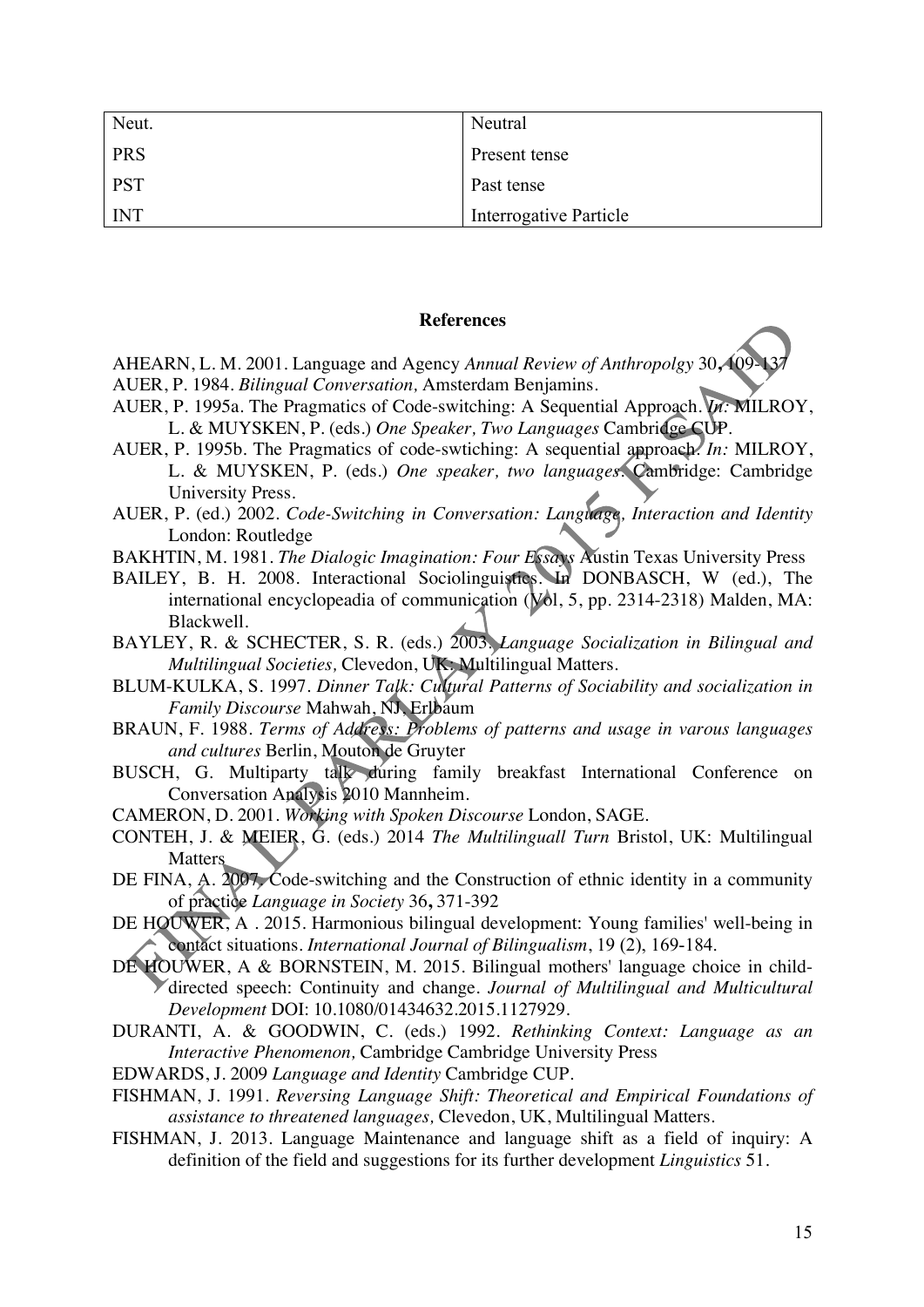- FOGLE, L. W. 2012. *Second Language Socialization and Learner Agency: Adoptive Family Talk* Bristol, Multilingual Matters
- GARCÍA, O. 2009. Education, multilingualism and translanguaging in the 21st century. *In:* MOHANTY, A., PANDA, M., PHILIPSON, R. & SKUTNABB-KANGAS, T. (eds.) *Multilingual Education for Social Justice: Globalising the local.* New Delhi: Orient Longman.

GOFFMAN, I. 1959 *The Presentation of Self in Everyday Life* University of Edinburgh

- GOFFMAN, I. 1974. *Frame Analysis: An essay on the organization of experience* New York, Harper & Row.
- GUMPERZ, J. J. 1982a. *Discourse Strategies* Cambridge, Cambridge University Press.
- GUMPERZ, J. J. 1982b. *Language and Social Identity,* Cambridge, Cambridge University Press.
- GUMPERZ, J. J. 1992. Contextualization and understanding. *In:* DURANTI, A. & GOODWIN, C. (eds.) *Rethinking context: Language as an interactive phenomenon*  Cambridge: Cambridge University Press.
- HELLER, M. 1988. Strategic ambiguity: Codeswitching in the management of conflict. *In:* HELLER, M. (ed.) *Codeswitching: Anthropological and sociolinguistic perspectives.* Berlin: Mouton de Gruyter.
- JOSEPH, J. 2004. *Language and Identity: National, Ethnic, Religious,* Basingstoke Palgrave Macmillan
- KING, K. & FOGLE, L. 2013. Family Language Policy and Bilingual Parenting *Language Teaching* 46**,** 172-194.
- KING, K., FOGLE, L. & LOGAN-TERRY, A. 2008. Family Language Policy *Language and Linguistics Compass* 2**,** 907-922
- LABOV, W. 1970. The study of language in its social context. *Stadium Generale*, 23, 30-87.
- LAMOUREAUX, S. 2011. *Message in a mobile* Leiden, Netherlands, African Studies Centre
- LANZA, E. 2007. Multilingualism and the Family. *In:* LI WEI & AUER, P. (eds.) *The Handbook of Multilingualism and Multilingual Communication* Berlin Mouton de Gruyter
- LE PAGE, R. & TABOURET-KELLER, A. 1984. *Acts of identity: Creole based approaches to language and ethnicity,* Cambridge, UK: Cambrige University Press.
- LEVINSON, S.C. 1983. *Pragmatics*. Cambridge, England: Cambridge University Press.
- LI WEI (ed.) 2000. *The Bilingualism Reader* London: Routledge
- LI WEI 2007. The "why" and "how" questions in the Analysis of Conversational Codeswitching *In:* AUER, P. (ed.) *Code-switching in Conversation: Language, Interaction and Identity* London: Routledge.
- LUYKX, A. 2003. Weaving Languages together: Family Language Policy and Gender Socialization in Bilingual Aymara Households. *In:* BAYLEY, R. & SCHECTER, S. R. (eds.) *Language Socialization in Bilingual and Multilingual Societies.* Clevedon: Multilingual Matters.
- MACWHINNEY, B. 1995. *The CHILDES Project: Tools for analyzing talk* New Jersey, Erlbaum.
- MACWHINNEY, B. & SNOW, C. 1990. The child Language Data Exchange System. *ICAME Journal* 14**,** 3-25.
- MÄNTYLÄ, K., PIETIKÄINEN, S. & DUFVA, H. Informal Language Learning contexts: Multilingualism in a family BAAL Annual Conference 2009 2009 Newcastle University
- MILROY, L. & MUYSKEN, P. (eds.) 1995. *One speaker, Two Languages,* Cambridge: CUP.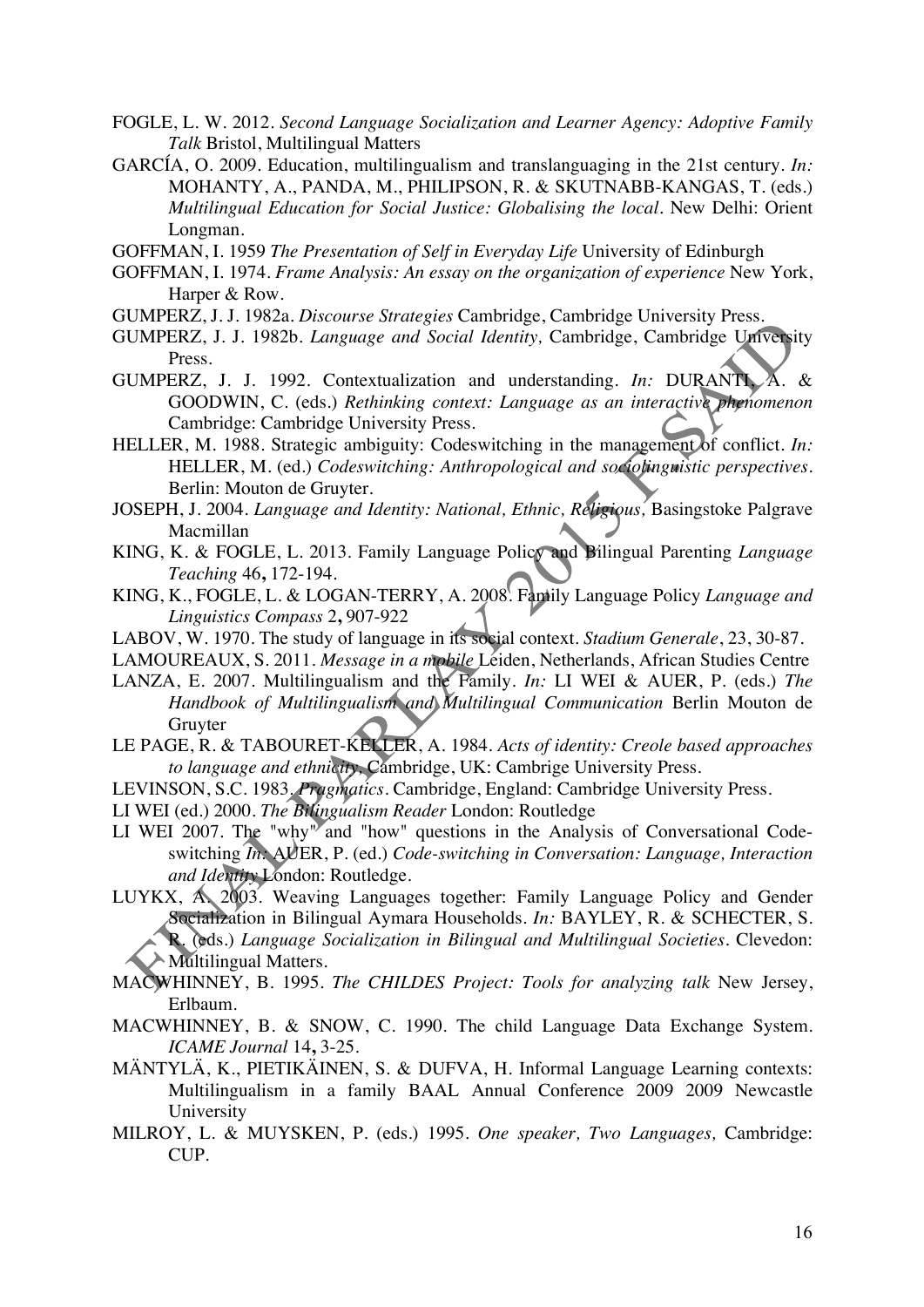- MONDADA, L. 2009. The Methodical Organisation of Talking and Eating: Assessments in Dinner Conversations *Food Quality and Preference* 20**,** 558-571.
- MUGHAZY, M. (ed.) 2001. *The case of Wallahi in Egyptian Arabic* Amsterdam John Benjamins
- NORTON, B. 2000. *Identity and Language Learning: Gender Ethnicity and Educational Change,* Harlow, England Longman/Pearson Education
- OCHS, E. 1990. Indexicality and Socialization. *In:* STIGLER, J. W., HERDT, G. & SHWEDER, R. (eds.) *Cultural Psychology: Essays on Comparative Human Development* Cambridge Cambridge University Press
- OCHS, E. 1992. Indexing Gender. *In:* DURANTI, A. & GOODWIN, C. (eds.) *Rethinking context: Language as an interactive phenomenon* Cambridge, UK: Cambridge University Press.
- PAVLENKO, A. 2004. "Stop doing that, ia komu skazala!" Language Choice and Emotions in Parent-child Communication. *Journal of Multilingual and Multicultural Development,* 25**,** 179-203.
- RAMPTON, B. 2010. From Multi-ethnic urban heteroglossia to Contemporary urban vernacular. *Working Papers in Urban Language and Literacies*
- ROMAINE, S. 1994. Sociolinguistics. *In:* ASHER, R. E. (ed.) *Encyclopedia of Language and Linguistics* Oxford Pergamon.
- SAID, F. & ZHU HUA. (2016). The strategic use of address terms in multilingual interactions during family mealtimes. *In:* DE FINA, A., WEGNER, J. & IKIZOGLU, D. (eds.) *Diversity and Superdiversity: Sociocultural Linguistic Perspectives*  Washington, DC: Georgetown University Press
- SAID, F. & ZHU HUA. (in press). No, No Maama! Say "Shaatir ya ouledee shaatir!" Children's agency in language use and socialisation *International Journal of Bilingualism Special issue: Family Language Policy and transnationalism: Resistance and transformation. King, K. and Lanza, E (eds.)*
- SAID, F. 2014. *A sociolinguistic study of multilingual talk at mealtimes: The case of an Arab family in London.* PhD disseration, Birkbeck, University of London, London.
- SAID, F. F. S. 2008. *A community of Practice: Building Yemeni Ethnic Identity through compliment giving and receiving.* MA, Birkbeck, University of London.
- SCHIEFFELIN, B. & OCHS, E. 1986. *Language Socialization across cultures,* Cambridge, UK, Cambridge University Press.
- SHIN, S. J. & MILROY, L. 2000. Conversational codeswitching among Korean-English bilingual children. *International Journal of Bilingualism,* 4**,** 351-383.
- TANNEN, D. 2002 *I only say this becuase I love you: Talking to your parents, partners, sibs, and kids and when you are all adults,* New york Ballantine Books.
- WEI, L. & MILROY, L. 1995. Conversational code-switching in a Chinese community in Britain: A sequential analysis. *Journal of Pragmatics,* 23**,** 281-299.
- ZHU HUA 2008. Duelling languages, duelling values: Codeswitching in bilingual intergenerational conflict talk in diasporic families. *Journal of Pragmatics,* 40**,** 1799- 1816.
- ZHU HUA & LI WEI. 2016. Transnational experiences, aspirations and family language policy. *Journal of Multilingual and Multicultural Development*, DOI: 10.1080/01434632.2015.1127928.